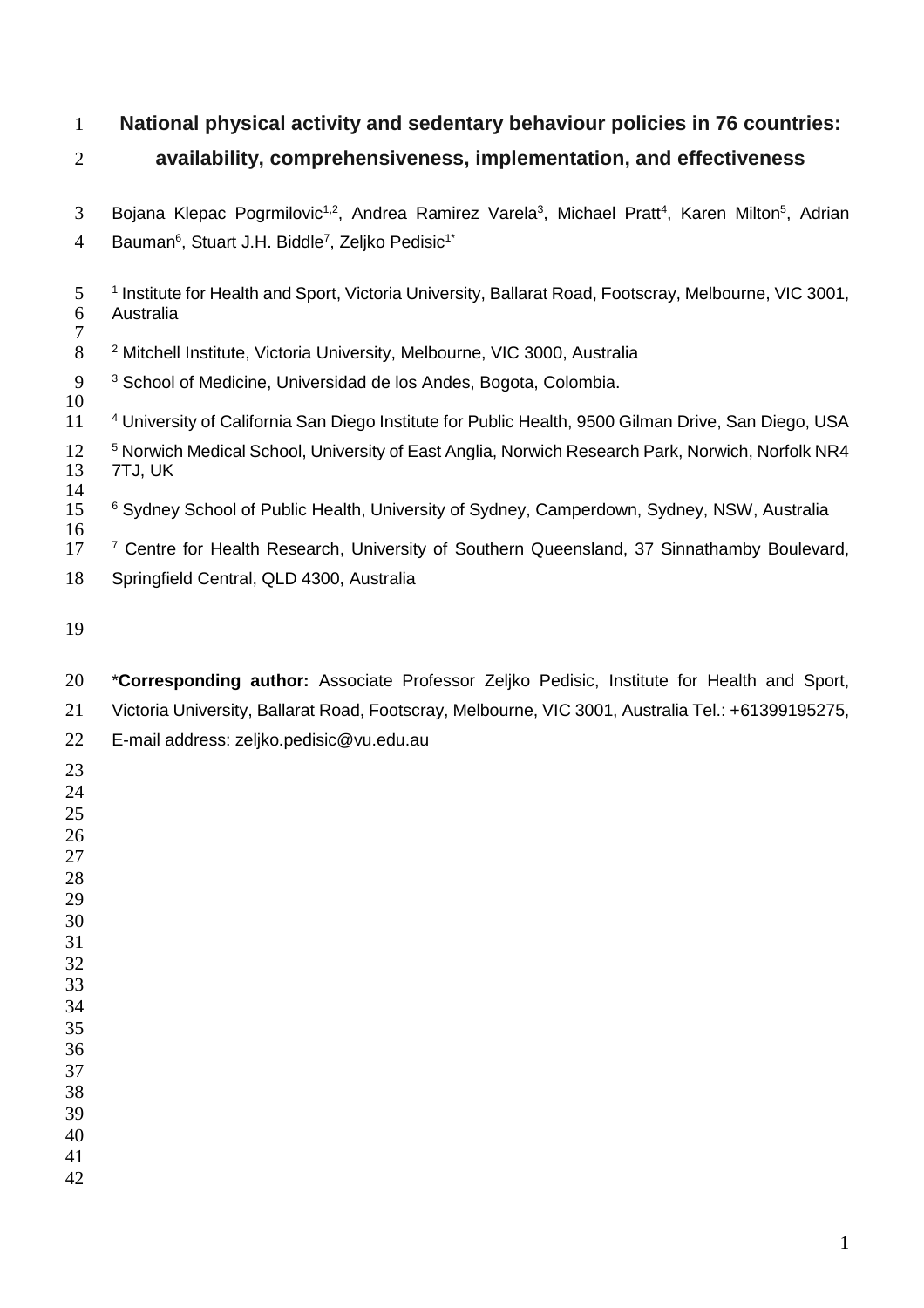- **Abstract**
- 

 **Background:** Evidence on current, national physical activity (PA) and sedentary behaviour (SB) policies is limited. We, therefore, analysed availability, comprehensiveness, implementation, and effectiveness of PA and SB policies internationally.

 **Methods:** In this cross-sectional study, Global Observatory for Physical Activity (GoPA!) Country Contacts from 173 countries were asked to provide data on their national PA and SB policies by completing GoPA! Policy Inventory. Data were collected for 76 countries 51 (response rate  $= 44\%$ ).

 **Results:** Formal written policies for PA and SB were found in 92% (95% confidence interval [CI]: 86, 98) and 62% (95% CI: 50, 75) of countries, respectively. Sixty-two percent (95% CI: 51, 73) of countries have national PA guidelines, while 40% (95% CI: 29, 52) have SB guidelines. Fifty-two (95% CI: 40, 64) and 11% (95% CI: 3, 19) of countries have quantifiable national targets for PA and SB, respectively. The most represented ministries/departments involved in the promotion of more PA and/or less SB were in the sport (reported by 99% countries; 95% CI: 96, 100), health (97%; 95% CI: 94, 100), education (94%; 95% CI: 88, 100), and recreation and leisure (85%; 95% CI: 71, 99) sectors. The median score (0-10) for the comprehensiveness of PA and SB policies was 4 (95% CI: 4, 5) and 2 (95% CI: 2, 3), respectively. For PA and SB policy implementation it was 6 (95% CI: 5, 6). For the effectiveness of PA and SB policies it was 4 (95% CI: 3, 5) and 3 (95% CI: 2, 4), respectively. PA and SB policies were generally best developed in high-income countries and countries of European and Western-Pacific regions.

 **Conclusions:** Most of the included countries have PA policies, but their comprehensiveness, implementation, and effectiveness are generally low-to-moderate. SB policies are less available, comprehensive, implemented, and effective than PA policies. PA and SB policies are better developed in high-income countries, compared with low- and lower-middle-income countries, and in countries of European and Western-Pacific regions, compared with other world regions. More investment is needed in development and implementation of comprehensive and effective PA and SB policies, particularly in low- and lower-middle-income countries.

- 
- 

**Key words**: physical activity, sedentary behaviour, global, assessment, audit, policies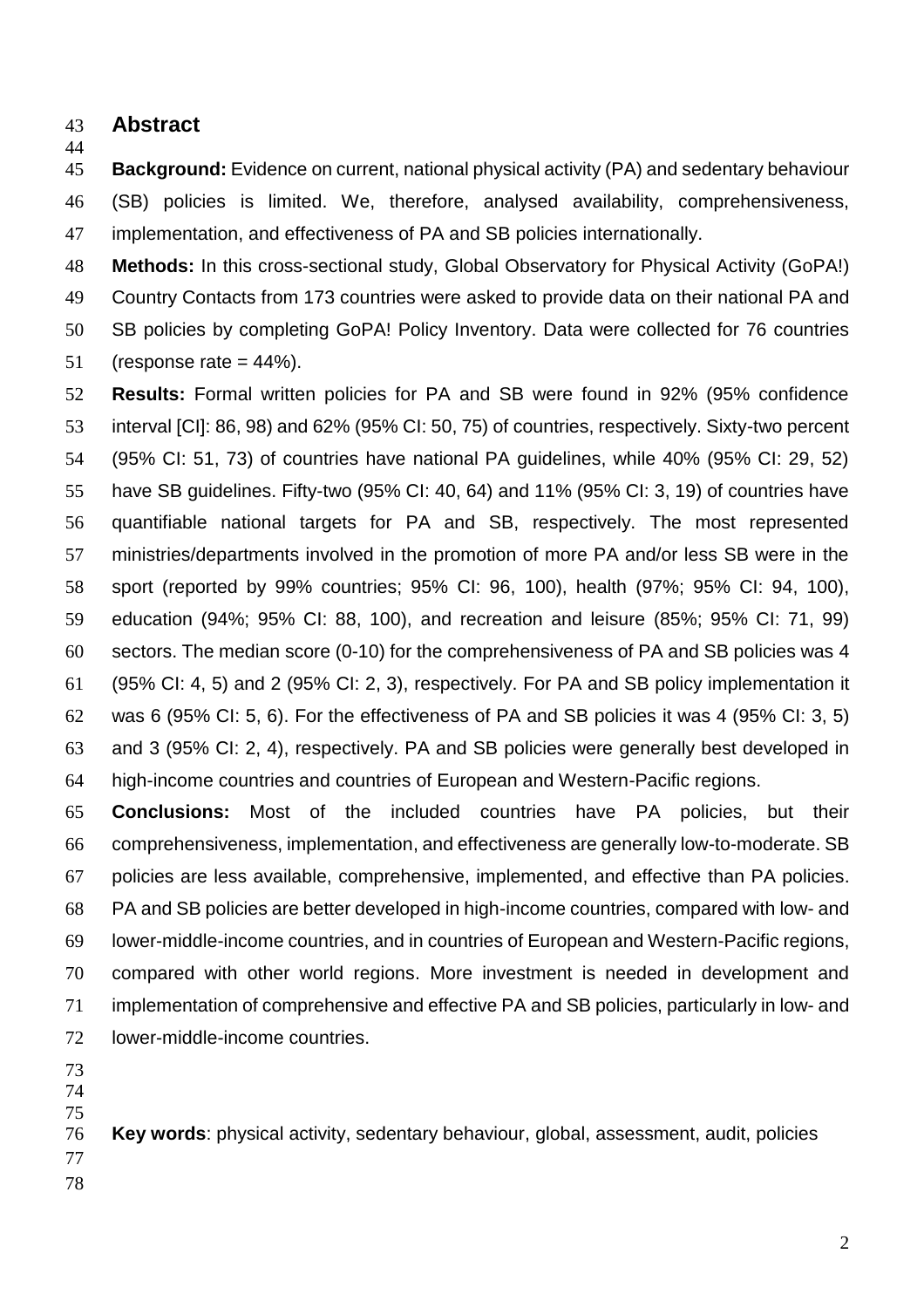#### **Background**

82 Insufficient physical activity (PA) and high sedentary behaviour (i.e. activities in sitting or reclining posture requiring low energy expenditure; SB) are jointly responsible for around 13% of deaths globally [1, 2]. Alongside smoking, unhealthy diet, and excessive alcohol consumption, insufficient PA and SB are key behavioural risk factors for the development of noncommunicable diseases [3, 4]. Insufficient PA is associated with a significant economic burden [5]. Its overall direct cost to worldwide healthcare systems is estimated to be around 53.8 billion international dollars [5]. Evidence on the considerable public health and economic benefits that could be achieved by increasing PA in the population has incentivised governments around the world to develop PA policies [6].

 Research around PA policy is developing, and some data on PA policy are available for 168 countries [6]. SB policy research is a relatively new area [6], and for most countries evidence is lacking for the development of SB policies [6]. Research on national-level PA and SB policies may contribute to: (i) evidence-based development of new PA and SB policies; (ii) better implementation and evaluation of existing PA and SB policies; (iii) achieving sustainable reforms within the health, education, sport, and other sectors, particularly in regard to the promotion of more PA and less SB; (iv) raising awareness among policy makers and other public health stakeholders about existing challenges, gaps, and prospects in national-level PA promotion; (v) important debates between researchers and policymakers on existing and future PA and SB policies [7-16].

 For the past several decades, national and subnational governments, international organisations such as the World Health Organization (WHO), public health researchers, and non-governmental organisations have worked on various initiatives to make the promotion of more PA and less SB a public health priority. In 2018, the WHO launched the *Global Action Plan on Physical Activity 2018–2030* urging countries around the world to implement policy actions that will support efforts to reduce levels of physical inactivity and SB and contribute to meeting the global target of a 15% relative reduction in the prevalence of insufficient PA by 2030 [17].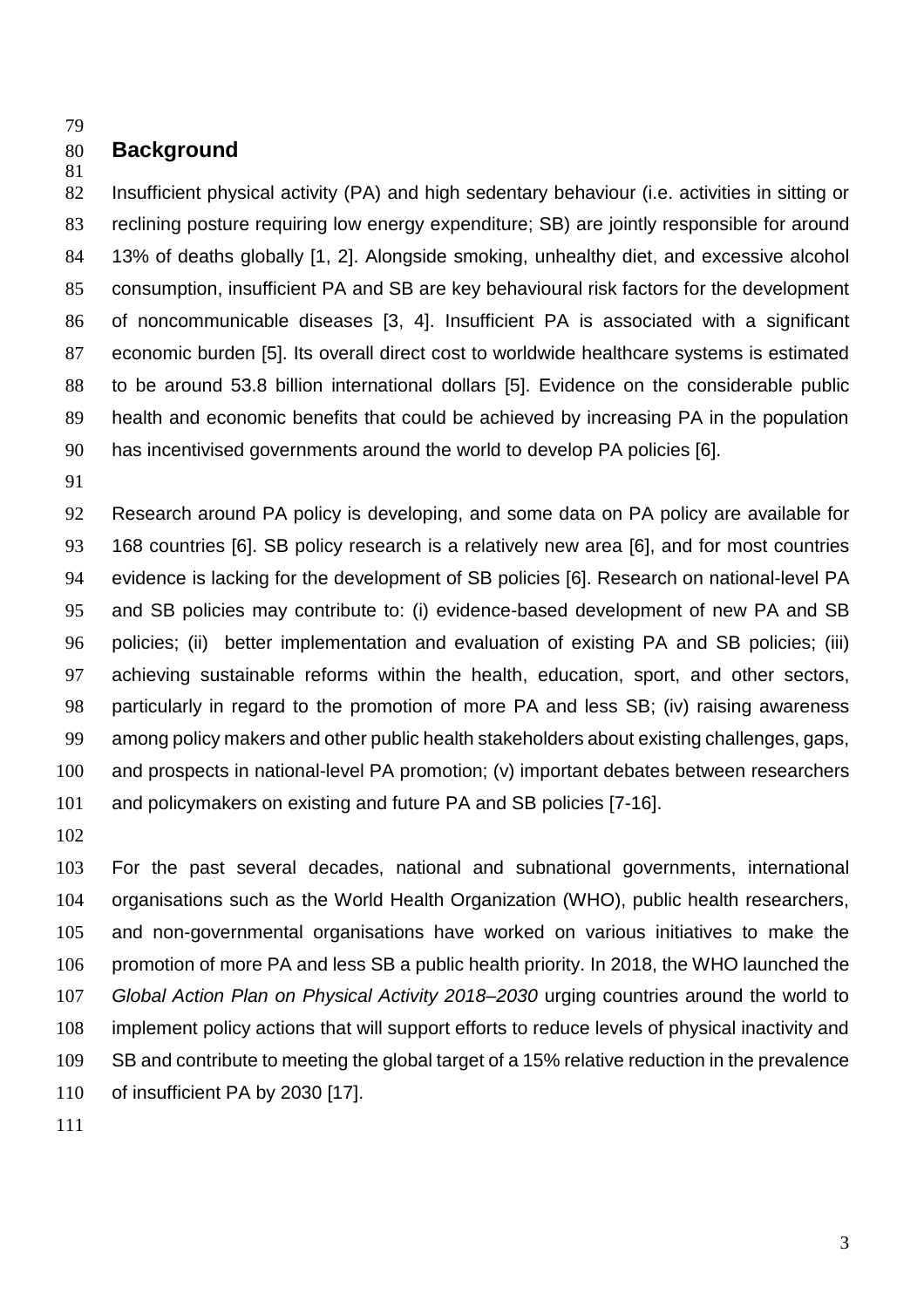In 2012, the Global Observatory for Physical Activity (GoPA!) was established to monitor global progress in PA surveillance, research, and policy [18, 19]. The GoPA! is a council of the International Society for Physical Activity and Health [18, 19]. At the time when the GoPA! was established, little data on national PA surveillance, research, and policy were available that would allow for comparisons between different countries and world regions [18, 19]. In 2015, the GoPA! issued PA profiles for 139 countries, the so-called "PA Country Cards" [20]. The data presented in the Country Cards were a valuable starting point towards a better understanding of the global progress on PA policies [6]. The first set of Country Cards included information on research, surveillance and on the availability of national action plans for PA [20]. Including comprehensiveness, implementation, and effectiveness of PA policies as well as SB policy became one of the goals for the Second set of Country Cards to be released by the end of 2020. Furthermore, national policies change over time; hence, information on PA and SB policies needs to the regularly updated [6]. Therefore, the aim of this study was to audit and critically assess the availability, comprehensiveness, implementation, and effectiveness of current national-level PA and SB policies globally.

#### **Methods**

#### *Data collection and study sample*

 The data collection in this cross-sectional study took place from October 2019 to March 2020. GoPA! Country Contacts from 173 countries were invited to participate in the study and provide information on national PA and SB policies in their countries. All GoPA! Country Contacts were invited to participate in the survey, regardless of whether their country had or did not have PA and SB policy. The GoPA! Country Contacts are an established group that were identified by the GoPA!: (i) using PubMed search of the PA literature; (ii) from the list of focal points of international networks for PA promotion; and (iii) from the list of focal points of the WHO regional offices. To be selected, Country Contacts needed to have established experience in the area of public health and PA as researchers, members of international networks for PA promotion or members of government institutions. More details about the selection of GoPA! Country Contacts can be found elsewhere [18, 20]. The *GoPA! Policy Inventory version 3.0* (Additional file 1), was distributed to the GoPA! Country Contacts as an online survey. Responses were obtained for a total of 76 countries (response rate = 44%), of which 51% were high-income,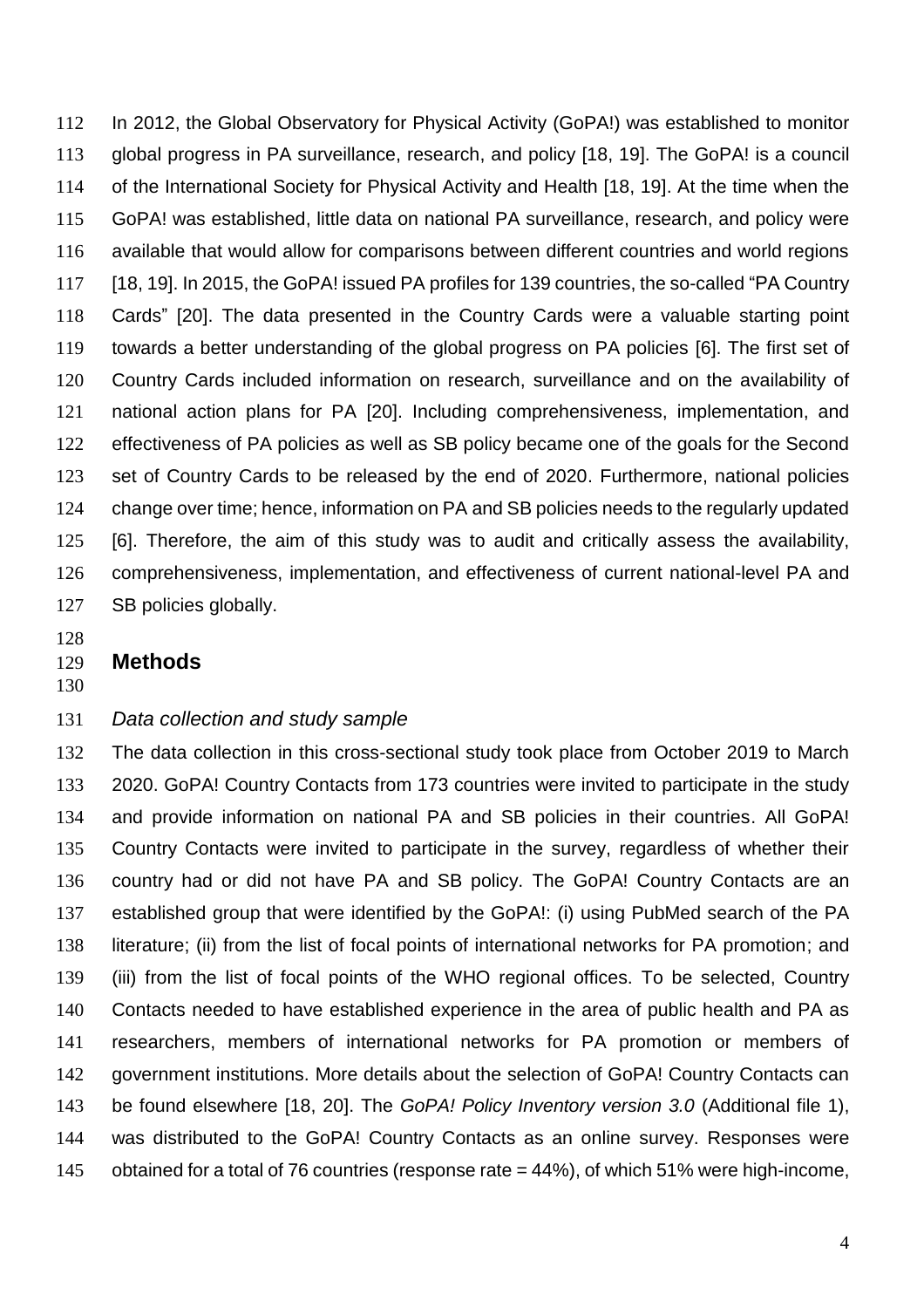28% upper-middle-income and 21% low and lower-middle-income. The study sample included countries from all six WHO regions. The most represented region was the European Region (38%), followed by the Region of Americas (22%), the African Region (12%), the Western Pacific Region (11%), the Eastern Mediterranean Region (11%), and the South-East Asia Region (5%). In 12 of the participating countries, we obtained separate responses from two Country Contacts. When their responses differed, we relied on the responses from the main Country Contact listed in the GoPA! Country Cards. Participation in the study was voluntary and all participants provided informed consent before responding to the survey questions. The study protocol was approved by the Victoria University Human Research Ethics Committee (ref: HRE19-057).

#### *Policy variables*

 In the *GoPA! Policy Inventory version 3.0,* we used a broad definition of PA policy, as recommended in the Comprehensive Analysis of Policy on Physical Activity (CAPPA) framework [21]. PA policy was "indicated by the totality of formal written policies, unwritten formal statements, written standards and guidelines, formal procedures, and informal policies (or lack thereof) that may directly or indirectly affect community- or population-level PA" [21]. Given the large overlap between the PA and SB policy fields, it is suggested that the CAPPA framework can also be used for the analysis of SB polices [21]. Therefore, we used the same broad definition from the CAPPA framework for SB policy*.* 

 The *GoPA! Policy Inventory version 3.0* contains 20 questions about national PA and SB policies. The questionnaire was developed based on: the Health enhancing physical 170 activity policy audit tool, version 2.0 [22]; the monitoring framework from the European Union Recommendation on Health-Enhancing Physical Activity Across Sectors [23]; the CAPPA framework; and a year long process of engagement of stakeholders [21]. The questions on the *GoPA! Policy Inventory version 3.0* address the following elements of the CAPPA framework: *availability*; *formal written policies*; *written guidelines; formal procedures; actors*; *implementation;* and *effects* [21]. Specifically, the questions focus on: the availability of national formal written PA and SB polices (e.g., policy documents, legislation, strategies, action plans); national PA and SB guidelines; national targets for PA and SB; health surveillance or monitoring systems that include measures of PA and SB; ministries/departments involved in the promotion of more PA and less SB; and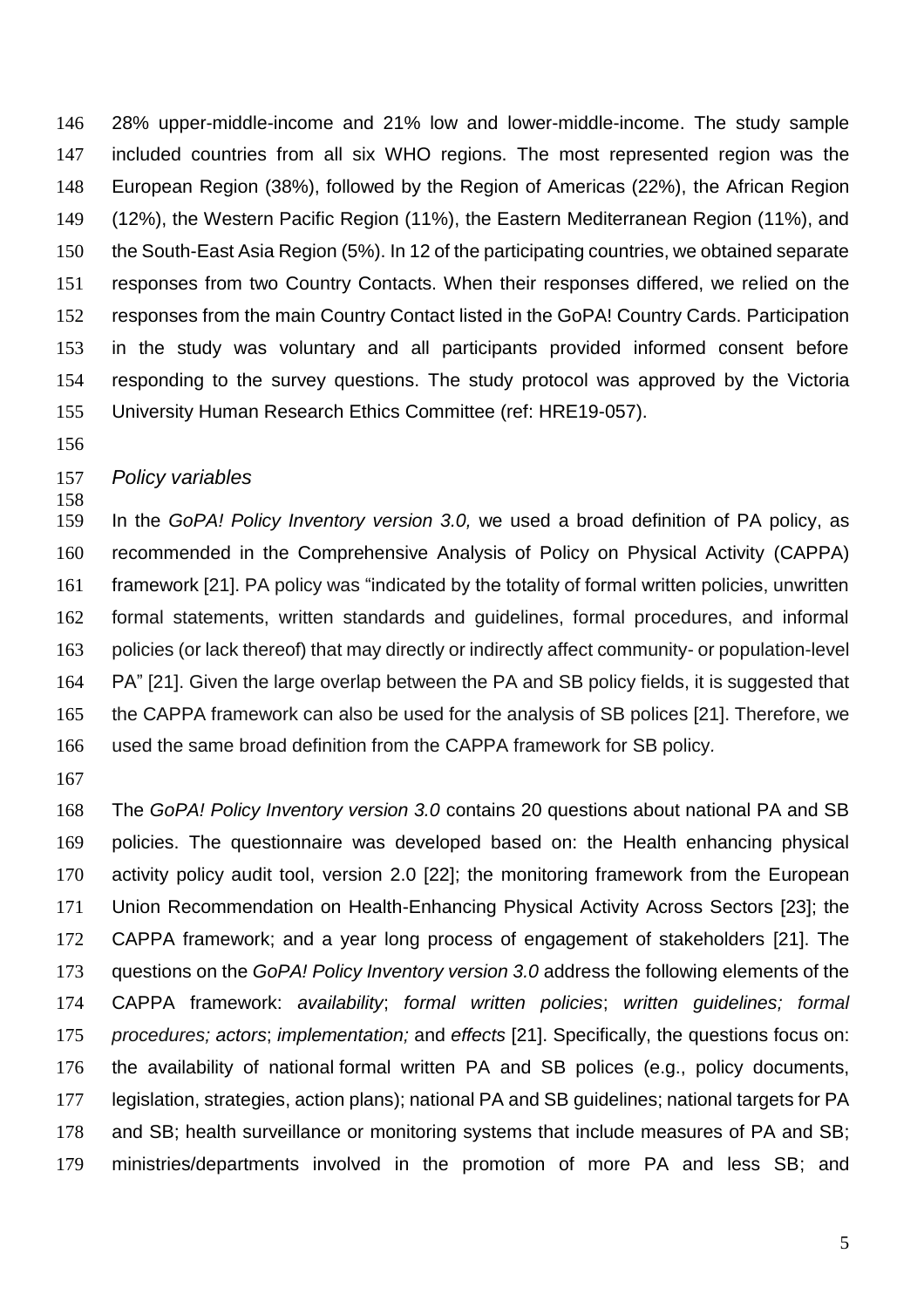comprehensiveness, implementation and effectiveness of national PA and SB policies. When referring to the *availability of PA and SB policy*, we considered not only the availability of formal written PA and SB policies but also the availability of written guidelines, quantifiable targets, and national PA and SB surveillance or monitoring, because these are indicators of a government's commitment or intention to support the promotion of more PA and less SB in the population [21]. The questions on comprehensiveness, implementation, and effectiveness of policies had ordinal response scales (0-10), with a higher value on the scale representing a better score. Detailed definitions of comprehensiveness, implementation and effectiveness of PA and SB policies are provided in Additional file 1. 

#### *Data analysis*

 The data were analysed using IBM Statistical Package for the Social Sciences (SPSS), version 23 (SPSS Inc., an IBM Company, Chicago, IL, USA)*.* Ordinal data on comprehensiveness, implementation, and effectiveness of policy were presented using medians (and their 95% confidence intervals [CI]) and interquartile ranges. Categorical data were presented as percentages and their 95% confidence intervals. Data were analysed for the whole sample and stratified by WHO regions and country's income level (GNI per capita, calculated using the Atlas method) according to the World Bank [24]. Differences in PA and SB policy between low-, middle, and high-income countries and between the WHO regions were analysed using the Kruskal-Wallis test, for ordinal variables, and chi-square test for categorical variables. The percentage of missing data was relatively low (range across variables: 0% – 9.2%, mean: 3.3%). In the analyses, we used pairwise deletion of missing data. We considered *p* < 0.05 as a threshold for statistical significance.

#### *Categorisation of countries*

 The list of 218 economies from June 2019 provided by the World Bank was used as the list of countries/states/economies [24]. The authors are mindful of the fact that some 207 countries/states/economies on the World Bank's list cannot be termed as "countries" because of unclear legal and/or political status. Nevertheless, for brevity purposes, we used the term "countries" as an abbreviation for "countries/states/economies". In order to be consistent with previous analyses of national PA and SB policies globally, both by GoPA! [20] and other international organisations for PA promotion [25, 26], we separately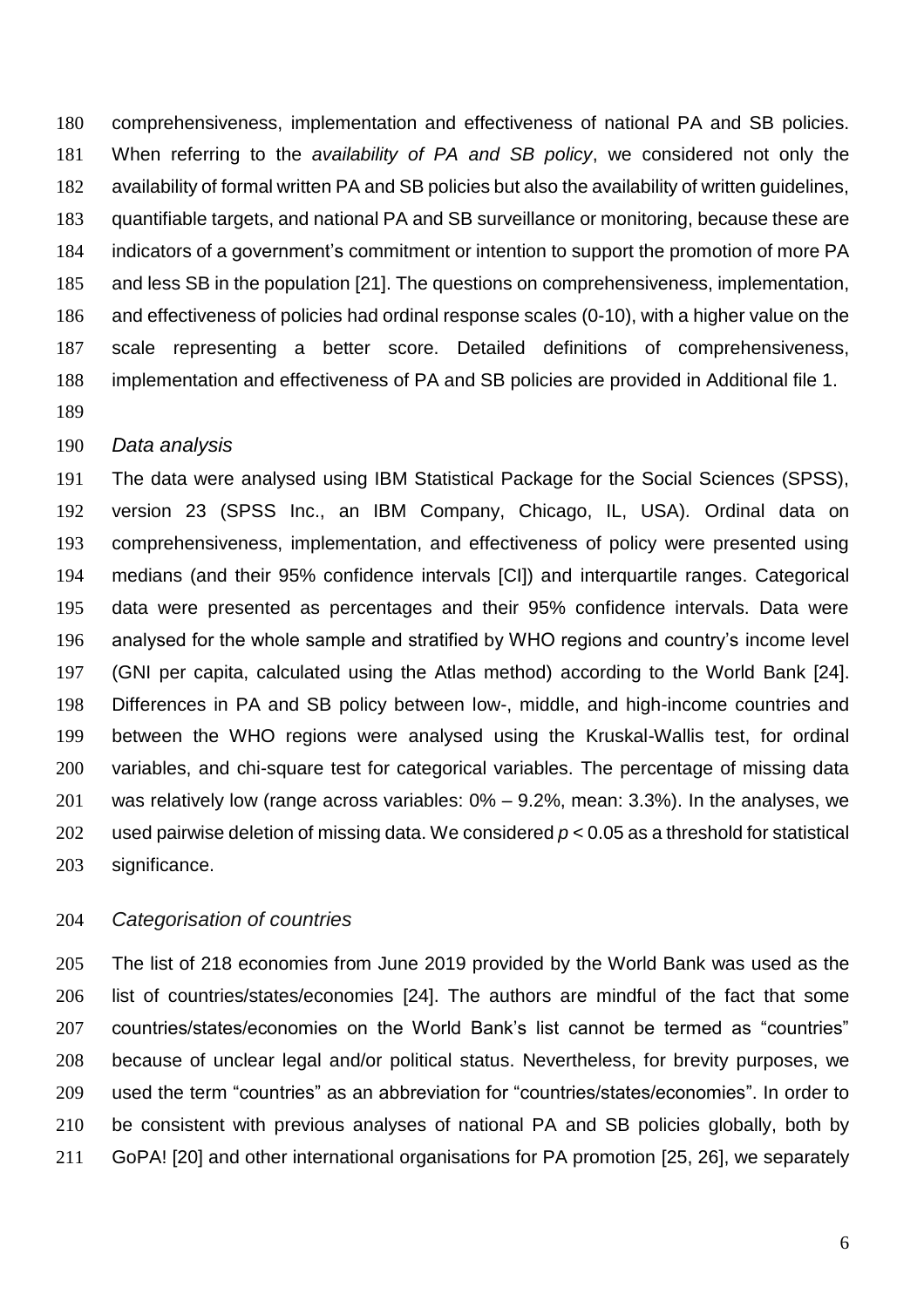analysed the four United Kingdom home nations; namely, England, Northern Ireland, Scotland, and Wales. The countries were divided into three groups by income level: high- income; upper-middle-income; and low and lower-middle-income, in accordance with the categorisation provided by the World Bank [24]. The two lowest income groups were merged into one, because of a small number of low-income countries in the sample. The countries were also categorised into the six WHO world regions: African Region; European Region; Eastern Mediterranean Region; Region of the Americas; South-East Asia Region; Western Pacific Region.

- 
- **Results**
- 

### *Availability of PA and SB policies*

### Formal written PA and SB policies

 We found that 92% (95% CI: 86, 98) of countries have national policy documents, legislation, strategies, or action plans that outline the government's intention to increase PA. National policy documents, legislation, strategies or action plans that outline the government's intention to tackle SB were found in 62% (95% CI: 50, 75) of countries. We found a total of 251 PA and SB policies. Sixty-eight per cent of all policies were published between 2015 and 2020.

 The availability of national policies that aim to increase PA and tackle SB across different groups by income level and world regions is summarised in Figure 1. We found significant 237 differences in the availability of national policies to increase population PA between country groups by income level (*p* < 0.001) and between world regions (*p* = 0.007). We did not find a significant difference in the availability of national policies to tackle population SB by 240 income level  $(p = 0.396)$  or by world region  $(p = 0.135)$ .

### **Figure 1. Percentage of countries with PA and SB policies, by income level and world region**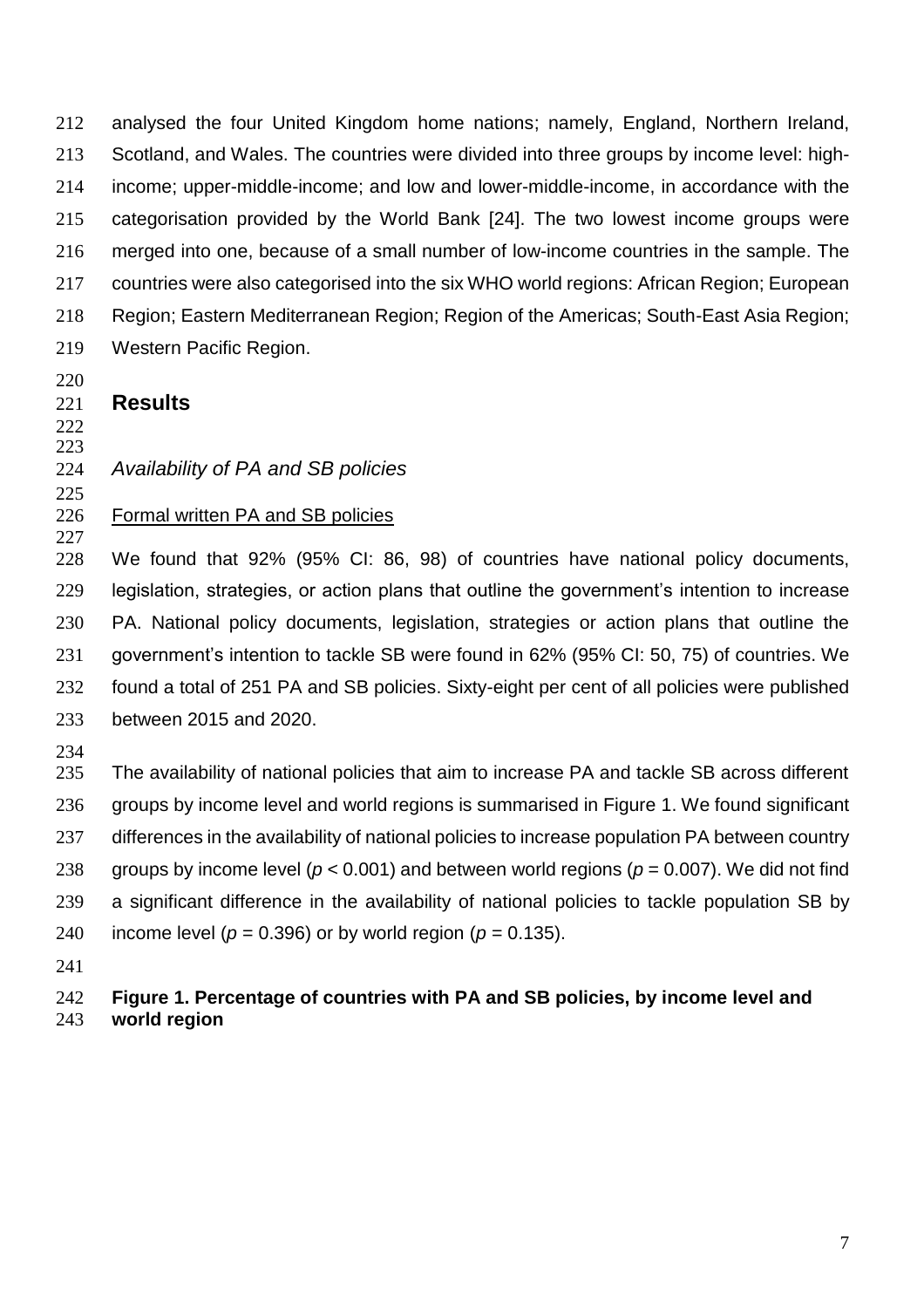

PA: physical activity, SB: sedentary behaviour

 

### PA and SB guidelines

 We found that 62% (95% CI: 51, 73) of countries have national PA guidelines, while 40% (95% CI: 29, 52) have guidelines for SB. The availability of national PA and SB guidelines across different income levels and world regions is summarised in Figure 2. We found significant differences in the availability of PA guidelines between country groups by income level (*p* < 0.001) and between world regions (*p* = 0.002). We also found a significant difference in the availability of SB guidelines between country groups by income level (*p* = 0.028). We did not find significant differences in the availability of SB guidelines by world 257 regions ( $p = 0.226$ ).

**Figure 2. Percentage of countries with national PA and SB guidelines, by income** 

**level and world region**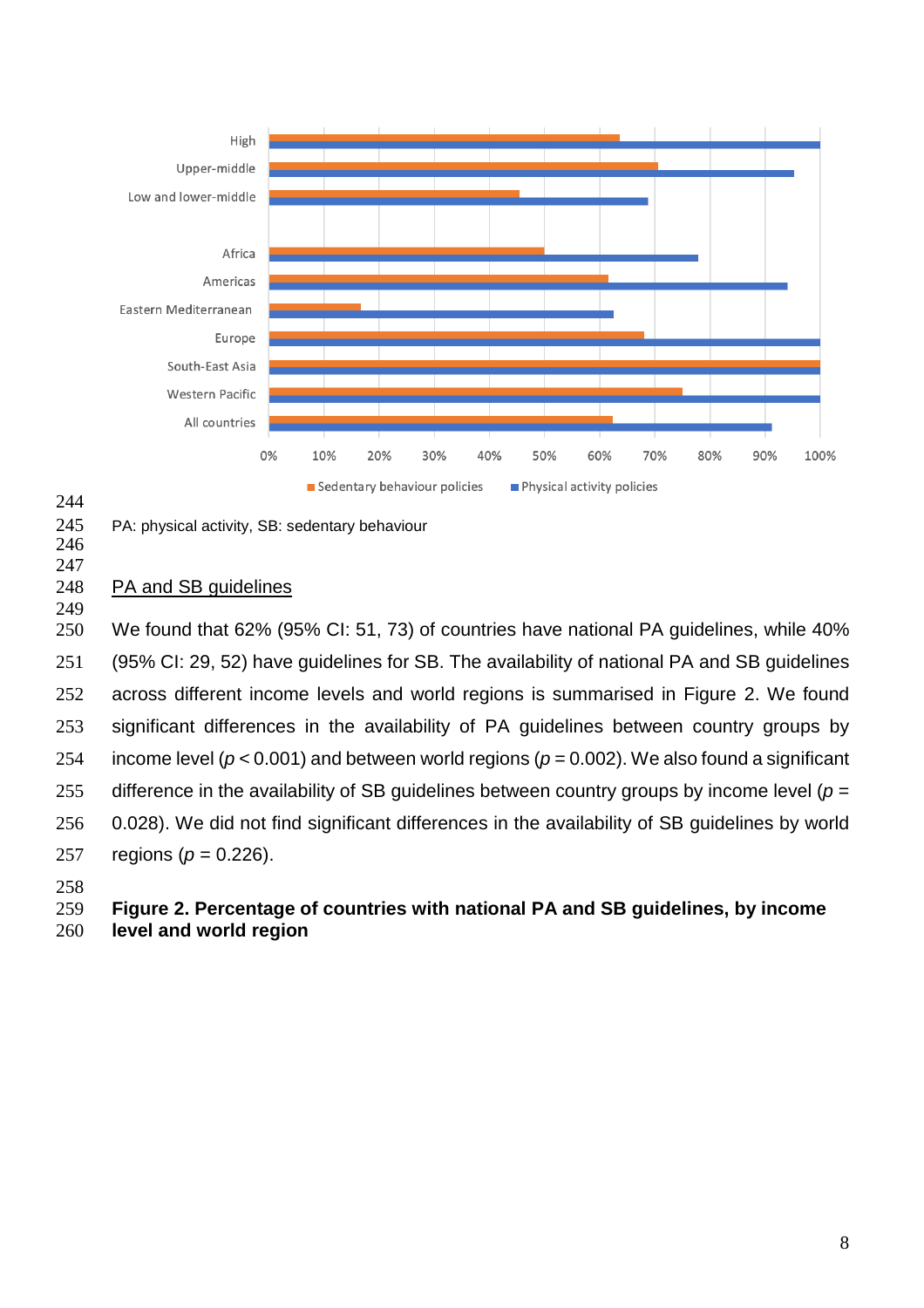

PA: physical activity, SB: sedentary behaviour

 A large majority of countries have specific PA guidelines for *early years* (66%; 95% CI: 53, 79), *children and young people* (82%; 95% CI: 71, 92), *adults* (78%; 95% CI: 67, 89), and *older adults* (72%; 95% CI: 60, 84). About half of the countries have specific SB guidelines for *early years* (39%; 95% CI: 24, 54), *children and young people* (45%; 95% CI: 30, 60), *adults* (51%; 95% CI: 36, 67), and *older adults* (44%; 95% CI: 29, 59; Figure 3). Specific national PA and SB guidelines for pregnant women, people with disabilities, and people

with chronic disease were less well represented.

**Figure 3. Percentage of countries with specific national PA and SB guidelines for**

**different target groups**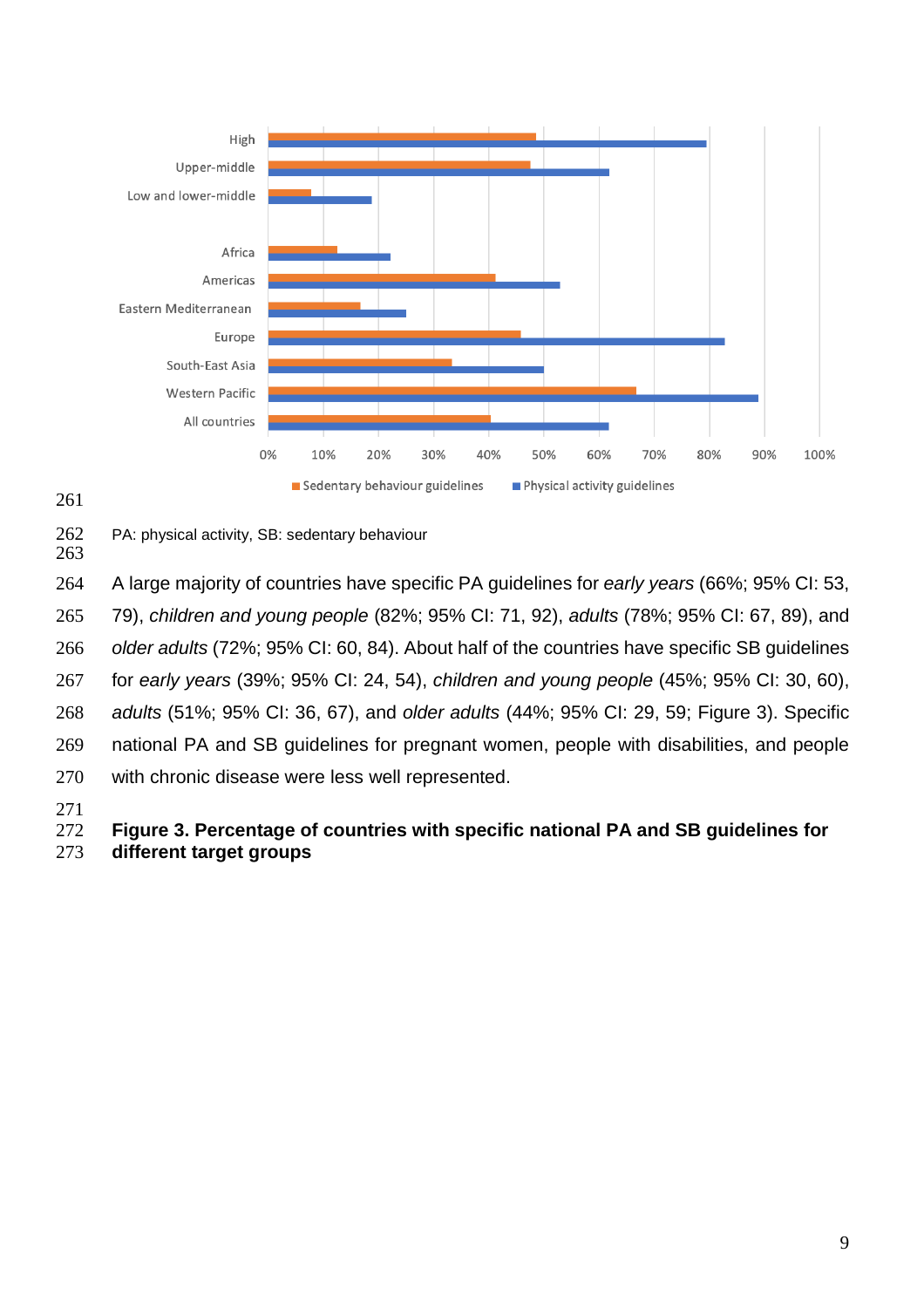





#### 278 National targets for PA and SB

 The availability of quantifiable national targets for PA and SB across countries with different income levels and world regions is presented in Additional file 2. Overall, 52% (95% CI: 40, 64) and 11% (95% CI: 3, 19) of countries reported having quantifiable national targets for PA and SB, respectively. We found significant differences in the availability of 284 quantifiable national targets for PA between country groups by income level ( $p = 0.049$ ) 285 and between world regions ( $p = 0.027$ ). We did not find significant difference in the availability of quantifiable national targets for SB by income level (*p* = 0.262) or by world 287 region ( $p = 0.206$ ).

 

#### National PA and SB surveillance/monitoring

 The percentages of countries with national health surveillance or monitoring system that include measures of PA and SB, by income level and world regions, are presented in Additional file 3. Overall, 71% (95% CI: 60, 81) of countries have a national health surveillance or monitoring system that includes measures of PA, and 51% (95% CI: 39, 63) of countries have a national health surveillance or monitoring system with measures of SB. We did not find significant differences in the availability of national health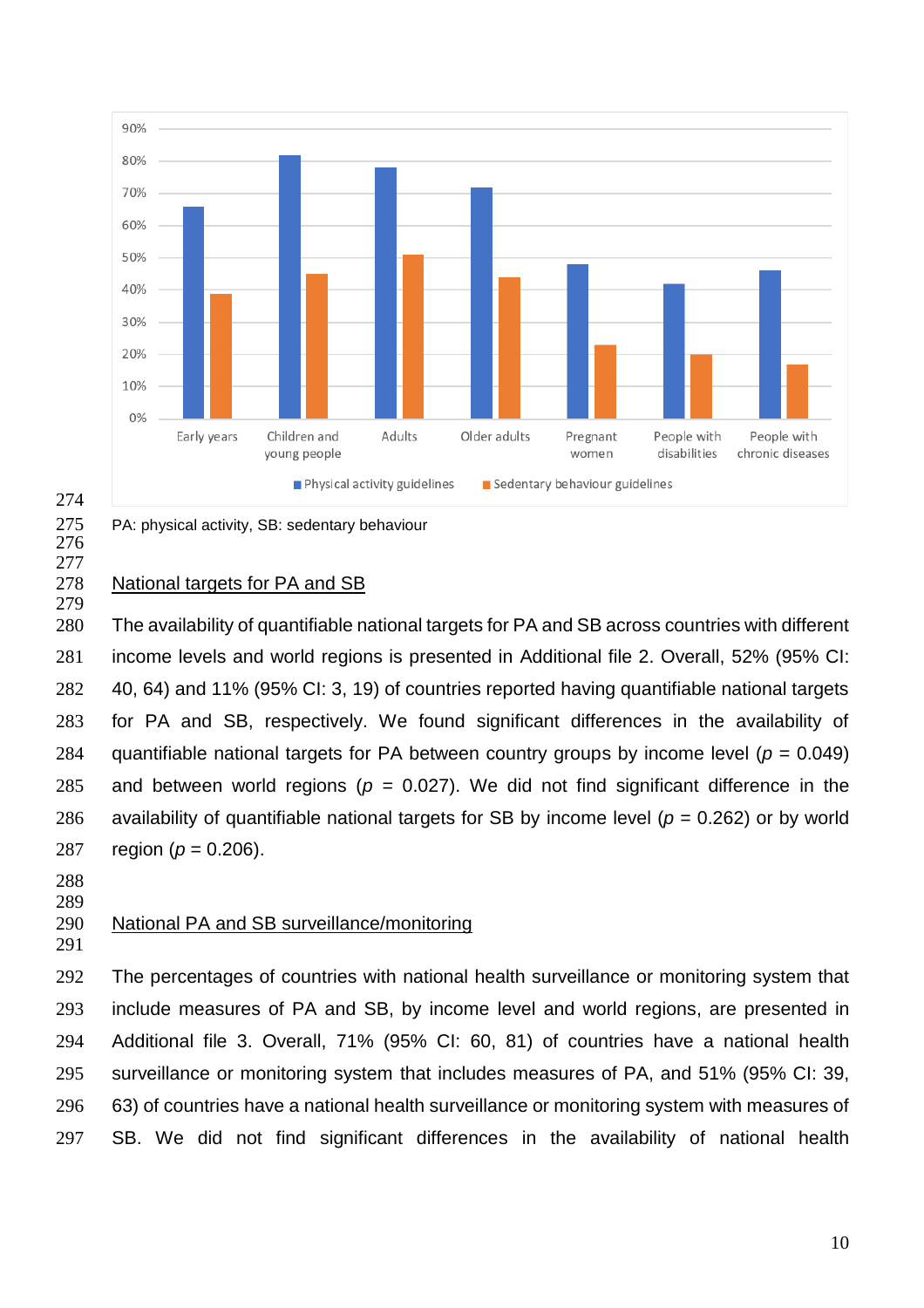surveillance/monitoring systems that include measures of PA and SB between countries with different income levels or between world regions.

#### *Ministries/departments involved in the promotion of more PA and less SB*

 The most represented ministries or departments with an active role in the promotion of more PA and/or less SB were in the sectors of: *sport* (reported by 99% of countries; 95% CI: 96, 100); *health* (97%; 95% CI: 94, 100); *education* (94%; 95% CI: 88, 100); *recreation and leisure* (85%; 95% CI: 71, 99); and *research* (68% 95% CI: 26, 12). This was followed by the ministries or departments of *transport* (60%; 95% CI: 56, 74), *urban/rural planning and design* (60%; 95% CI: 45, 75), *tourism* (46%; 95% CI: 30, 62), *culture* (44%; 95% CI: 29, 59), *environment* (43%; 95% CI: 27, 58), *work and employment* (39%; 95% CI: 24, 54), and *public finance* (28%; 95% CI: 13, 42). The percentage of national ministries or departments involved in promotion of more PA and/or less SB are presented in Additional file 4.

#### *Comprehensiveness of PA and SB policies*

 The distribution of national PA and SB policies according to their level of comprehensiveness is presented in Figure 4. We found that PA policy in 39% (95% CI: 28, 51) of countries includes only around half of the important elements of a comprehensive approach (the list of elements can be found in Additional file 1), while in 27% (95% CI: 17, 37) of countries PA policy contains most of the important elements. A low level of comprehensiveness was found for PA policy in 28% (95% CI: 18, 39) of countries, while in 6% (95% CI: 0.3, 11) of countries PA policy covers no important elements. No countries reported having PA policy that includes all important elements. The median score for the comprehensiveness of PA policy was 4 (95% CI: 4, 5).

 In most of the included countries, SB policy was assessed as having low comprehensiveness (48%; 95% CI: 35, 62) or as covering no important aspects (19%; 95% CI: 8, 29). Twenty-six per cent (95% CI: 14, 38) of countries reported having SB policy that includes only around half of important elements, while in 7% (95% CI: 0.4, 14) of countries SB policy contains most of the important elements. No countries reported having SB policy that includes all important elements. The median score for the comprehensiveness of SB policy was 2 (95% CI: 2, 3).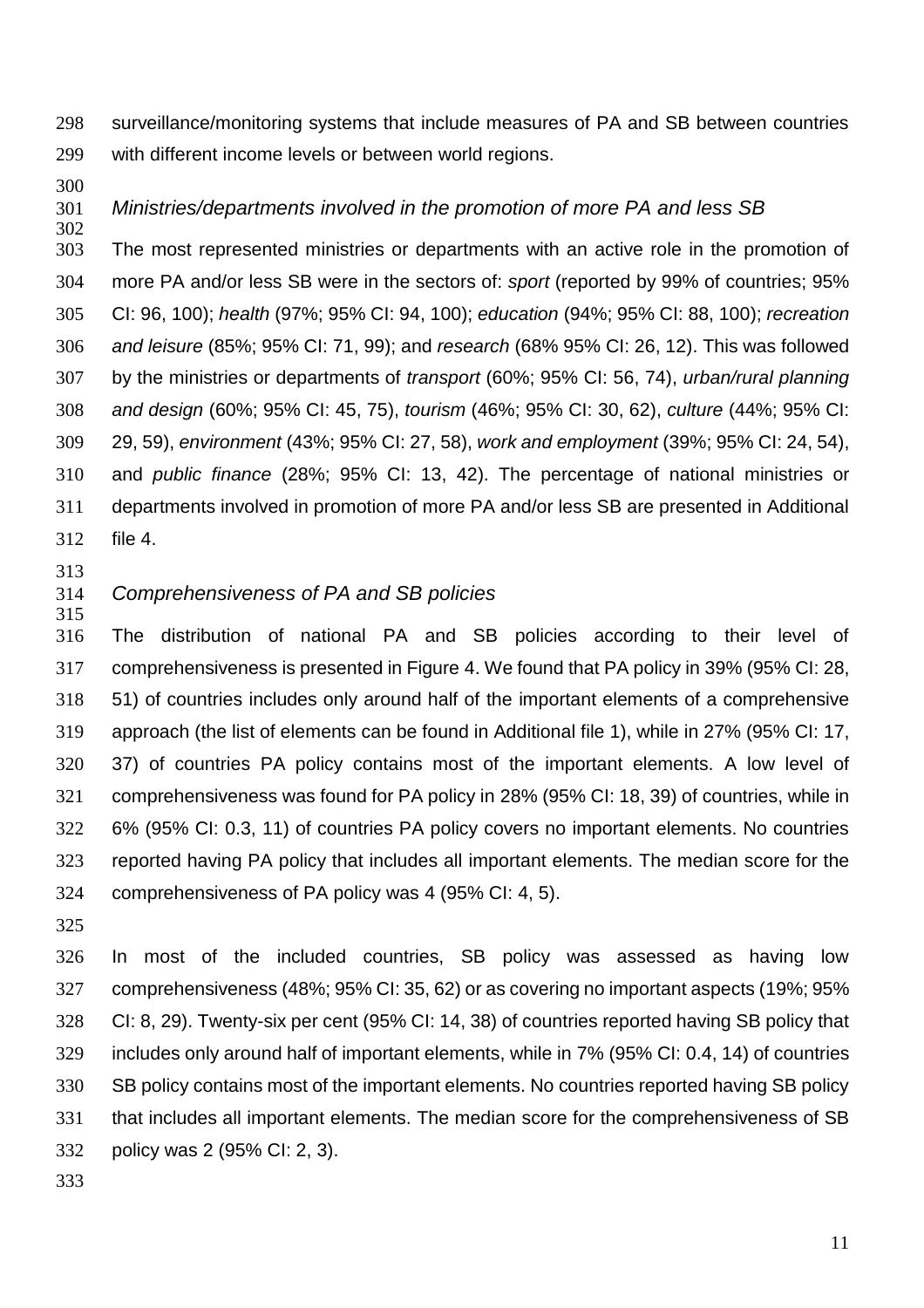# **Figure 4. Distribution of national PA and SB policies according to their level of**

**comprehensiveness**





PA: physical activity, SB: sedentary behaviour

 The level of comprehensiveness of PA and SB policies across countries with different income levels and world regions is presented in Table 1. We found significant differences in the comprehensiveness of PA policy between country groups by income level ( $p = 0.030$ ) 343 and between world regions ( $p = 0.049$ ). We did not find significant differences in the 344 comprehensiveness of SB policy by income level ( $p = 0.157$ ) or by world region ( $p = 0.412$ ). The level of comprehensiveness of PA and SB policies across different income levels and world regions is presented in Table 1.

### **Table 1. Level of comprehensiveness of national PA and SB policies, by income level and world region**

- 
- 

|               | <b>Physical activity policy</b> |        |       | Sedentary behaviour policy |        |       |
|---------------|---------------------------------|--------|-------|----------------------------|--------|-------|
| Category      | Median (IQR)                    | 95% CI | p     | Median (IQR)               | 95% CI | р     |
| <b>Income</b> |                                 |        |       |                            |        |       |
| High          | 5(3)                            | 4, 7   |       | 2(3.5)                     | 1, 3.5 |       |
| Upper-middle  | 4(3)                            | 3, 5   | 0.030 | 2.5(3.25)                  | 2, 4.5 | 0.157 |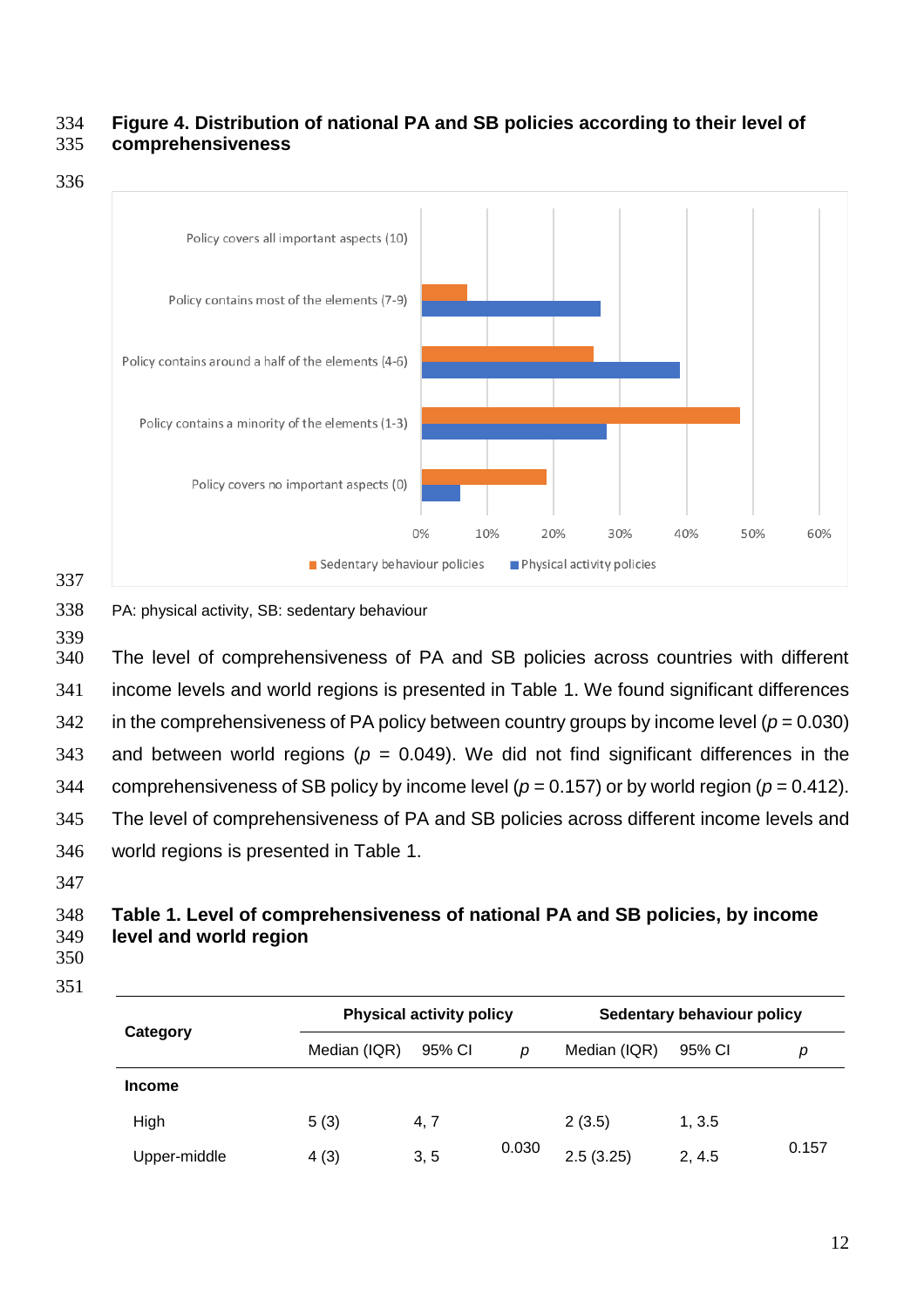| Low and lower-middle   | 2(3.25)<br>1, 4 |         |          | 2(2)      | 1, 3     |       |
|------------------------|-----------------|---------|----------|-----------|----------|-------|
|                        |                 |         |          |           |          |       |
| <b>Region</b>          |                 |         |          |           |          |       |
| Africa                 | 2.5(3.75)       | 1, 5    |          | 2(2)      | 1, 3     |       |
| Americas               | 4(3.75)         | 2, 5    |          | 2(3.5)    | 1, 4     |       |
| Eastern Mediterranean  | 3(5)            | 0, 5    |          | 1(3.5)    | 0, 3.6   |       |
| Europe                 | 5(3)            | 4, 7    | 0.049    | 3(3)      | 1, 4     | 0.412 |
| South-East Asia        | 6.5(4.75)       | 2.7, 10 |          | 6(4)      | n/a      |       |
| <b>Western Pacific</b> | 6(5)            | 1, 8    |          | 2.5(4.25) | 0.2, 4.8 |       |
| <b>All countries</b>   | 4(4)            | 4, 5    | $\prime$ | 2(3)      | 2, 3     |       |

352 PA: physical activity, SB: sedentary behaviour, IQR: interquartile range, CI: confidence interval for median,  $\overline{253}$  p: p-value for the difference between groups from Kruskal-Wallis test, n/a: number of countries 353 *p*: *p*-value for the difference between groups from Kruskal-Wallis test, n/a: number of countries too small to calculate CI

355 356

### 357 *Implementation of PA and SB policies*

358 The level of implementation was assessed for a total of 150 national PA and SB policies. The percentage of PA and SB policies according to their level of implementation is presented in Figure 5. For 39% (95% CI: 27, 52) of policies, we found that only around a half of the statements were implemented, while for 28% (95% CI: 17, 39) of policies most statements were implemented. A low level of implementation was found for 18% (95% CI: 8, 28), while 10% (95% CI: 2, 17) of policies were not implemented at all. Only a few policies (5%; 95% CI: 0, 10) were fully implemented. The median score for PA and SB policy implementation was 6 (95% CI: 5, 6).

367

#### 368 **Figure 5. Distribution of PA and SB policies according to their level of**

369 **implementation**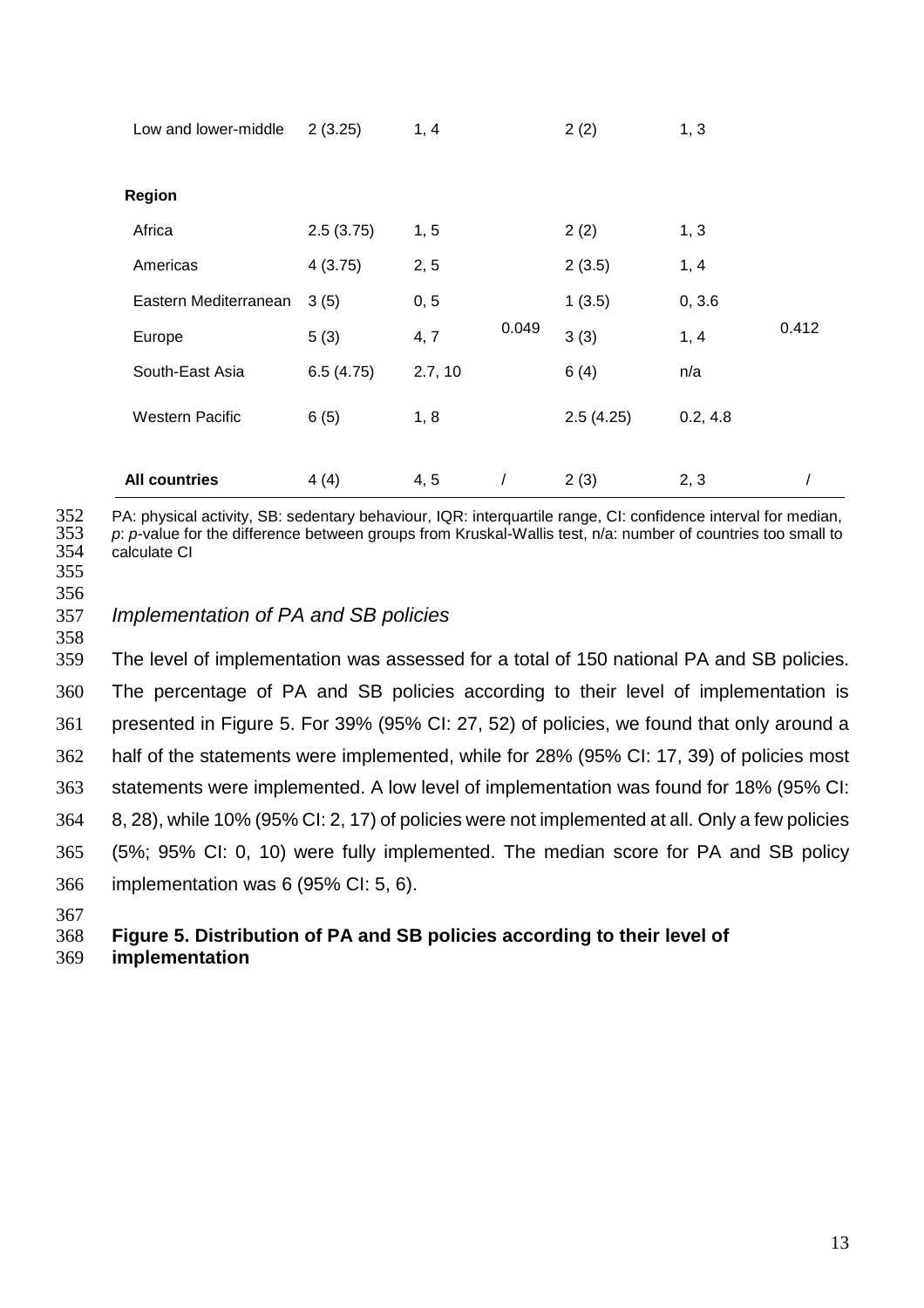

- 371 PA: physical activity, SB: sedentary behaviour
- 372 373

374 The level of implementation of PA and SB policies across countries with different income 375 levels and world regions is presented in Table 2. We did not find a significant difference 376 between the level of PA and SB policy implementation by income level ( $p = 0.059$ ) or by 377 world region  $(p = 0.166)$ .

#### 378 379 **Table 2. Level of implementation of PA and SB policies, by income level and world** 380 **region**

| Category              | Median (IQR) | 95% CI | р     |
|-----------------------|--------------|--------|-------|
| <b>Income</b>         |              |        |       |
| High                  | 6(3)         | 5, 7   |       |
| Upper-middle          | 6(4)         | 3, 7   | 0.059 |
| Low and lower-middle  | 4(5)         | 0, 5   |       |
|                       |              |        |       |
| Region                |              |        |       |
| Africa                | 5(6)         | 0, 6   |       |
| Americas              | 6(4.5)       | 3, 7.5 |       |
| Eastern Mediterranean | 2(6)         | 0, 6.2 | 0.166 |
| Europe                | 6(2.75)      | 5, 7   |       |
| South-East Asia       | 6(2)         | n/a    |       |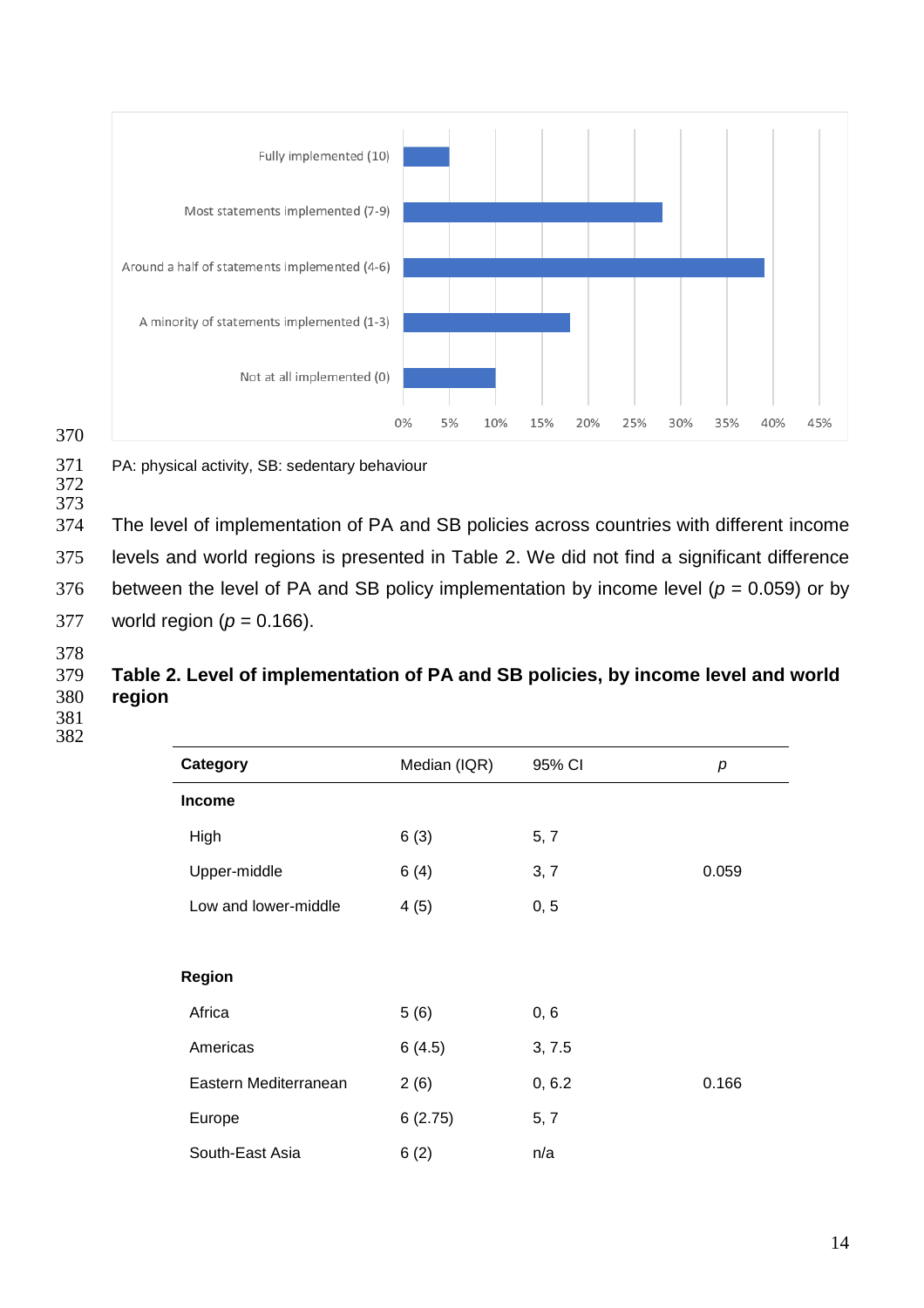| Western Pacific      | 6(4) | 3, 9 |  |
|----------------------|------|------|--|
| <b>All countries</b> | 6(4) | 5, 6 |  |

- 383 PA: physical activity, SB: sedentary behaviour, IQR: interquartile range, CI: confidence interval for median, 384 p: p-value for the difference between groups from Kruskal-Wallis test, n/a: number of countries too smal *p*: *p*-value for the difference between groups from Kruskal-Wallis test, n/a: number of countries too small to calculate CI
- 

### *Effectiveness of PA and SB policies*

 The distribution of national PA and SB policies according to their level of effectiveness is presented in Figure 6. We found that PA policy in 16% (95% CI: 7, 26) of countries was highly effective (i.e. most targets have been met), while in 38% (95% CI: 25, 51) of countries PA policy was moderately effective (i.e. around half of the targets have been met). A low level of effectiveness (i.e. a minority of targets have been met) was found for PA policy in 38% (95% CI: 25, 51) of countries, while in 7% (95% CI: 0.4, 14) of countries PA policy was not effective at all (i.e. no targets have been met). No countries reported having PA policy that was fully effective (i.e. all targets have been met). The median score for the effectiveness of PA policy was 4 (95% CI: 3, 5).

 We found that SB policy in 10% (95% CI: 0.7, 19) of countries was highly effective (i.e. most targets have been met), while in 29% (95% CI: 15, 43) of countries SB policy was moderately effective (i.e. around half of the targets have been met). A low level of effectiveness (i.e. a minority of targets have been met) was found for SB policy in 49% (95% CI: 34, 64) of countries, while in 12% (95% CI: 2, 22) of countries SB policy was not effective at all (i.e. no targets have been met). No countries reported having SB policy that was fully effective (i.e. all targets have been met). The median score for the effectiveness of SB policy was 3 (95% CI: 2, 4).

- 
- 
- **Figure 6. Distribution of PA and SB policies according to their level of effectiveness**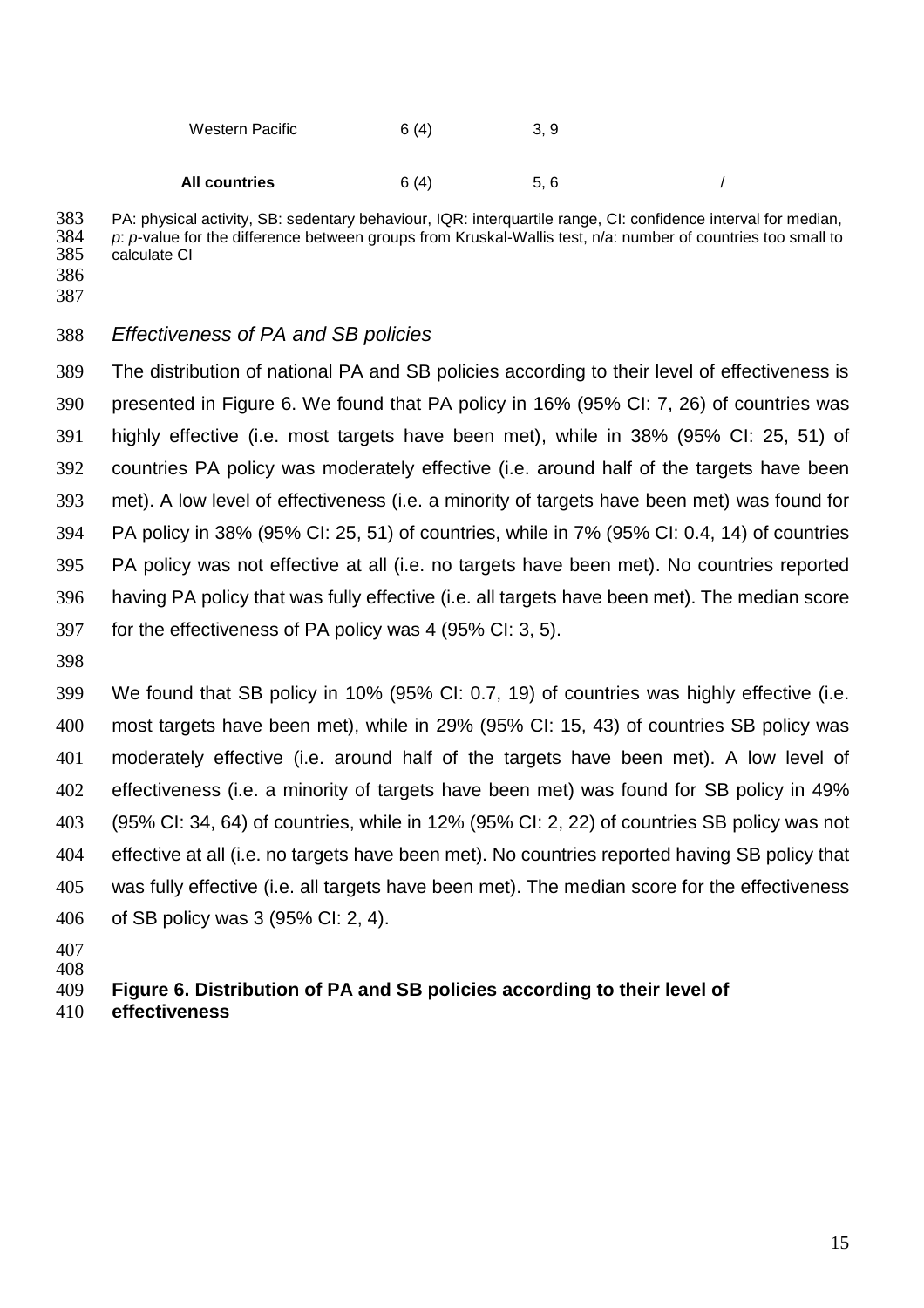

412 PA: physical activity, SB: sedentary behaviour

413 414

 The level of effectiveness of PA and SB policies across countries with different income levels and world regions is presented in Table 3. We found significant differences in the 417 effectiveness of PA policy by income level  $(p = 0.004)$ . We did not find significant differences in the effectiveness of PA policy by world regions (*p* = 0.175). We also did not find significant differences in the effectiveness of SB policy by income level (*p* = 0.202) or 420 by world region  $(p = 0.265)$ .

421

### 422 **Table 3. Level of effectiveness of PA and SB policies, by income level and world** 423 **region**

424 425

|                      | <b>Physical activity policy</b> |        |       | Sedentary behaviour policy |        |       |
|----------------------|---------------------------------|--------|-------|----------------------------|--------|-------|
| Category             | Median<br>(IQR)                 | 95% CI | р     | Median<br>( IQR)           | 95% CI | р     |
| <b>Income</b>        |                                 |        |       |                            |        |       |
| High                 | 5(3)                            | 3, 5   |       | 3.5(2.75)                  | 3, 5   |       |
| Upper-middle         | 5(3)                            | 3.5, 6 | 0.004 | 3(3.25)                    | 2, 5   | 0.202 |
| Low and lower-middle | 3(3.5)                          | 0.5, 4 |       | 2(3)                       | 0, 3   |       |

#### **Region**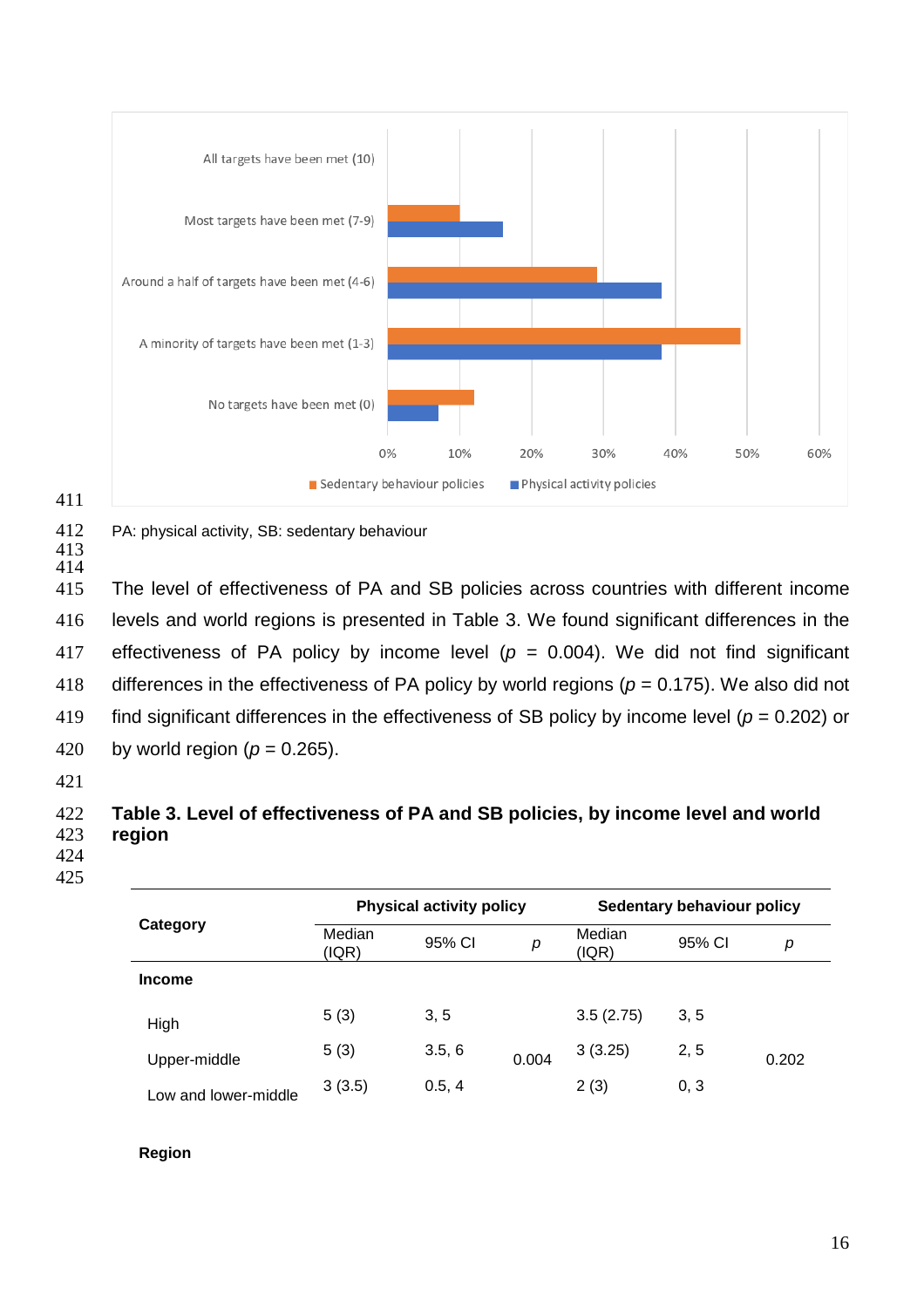| Africa                 | 2(4.25) | 1, 6     |       | 2(3)   | 1, 4 |       |
|------------------------|---------|----------|-------|--------|------|-------|
| Americas               | 4(3)    | 2, 5     |       | 3(3)   | 1, 4 |       |
| Eastern Mediterranean  | 3(3.5)  | 0.4, 5.6 |       | 2(2)   | n/a  |       |
| Europe                 | 5(4)    | 4,6      |       | 5(3)   | 3, 5 |       |
| South-East Asia        | 5(2)    | n/a      | 0.175 | 5(2)   | n/a  | 0.265 |
| <b>Western Pacific</b> | 3(4)    | 0, 6.2   |       | 3(2)   | n/a  |       |
| <b>All countries</b>   | 4(2)    | 3, 5     |       | 3(3.5) | 2, 4 |       |

426 PA: physical activity, SB: sedentary behaviour, IQR: interquartile range, CI: confidence interval for median, p: p-value for the difference between groups from Kruskal-Wallis test, n/a: number of countries too s *p*: *p*-value for the difference between groups from Kruskal-Wallis test, n/a: number of countries too small to 428 calculate CI calculate CI

### **Discussion**

 In this international study conducted in 76 countries, we found that most of the included countries have formal written PA policies, guidelines for PA, health surveillance or monitoring systems that include measures of PA, and quantifiable national targets for PA. However, the levels of comprehensiveness, implementation and effectiveness of PA policies were generally found to be low-to-moderate. Compared with PA policies, national SB policies were generally less available and comprehensive. They were also less implemented and effective. PA and SB policies were generally more developed in high-income countries and countries of European and Western-Pacific regions.

#### *Availability of PA and SB policies*

Formal written PA and SB policies

 We found that formal written PA policies are available in most of the included countries, which is consistent with findings of previous studies [27, 28]. This is significant progress from the mid 2000s, when only around 29% of countries had PA policies [27]. However, our findings showed significant differences in the availability of national PA policies between country groups by income level and by world regions. The prevalence of insufficient physical activity is higher in high-income countries than in middle-income and low-income countries [29], which may partly explain why the governments in high-income countries are more likely to prioritise investing in the development of PA policies. Furthermore, in many low- and middle-income countries there is still a lack of country and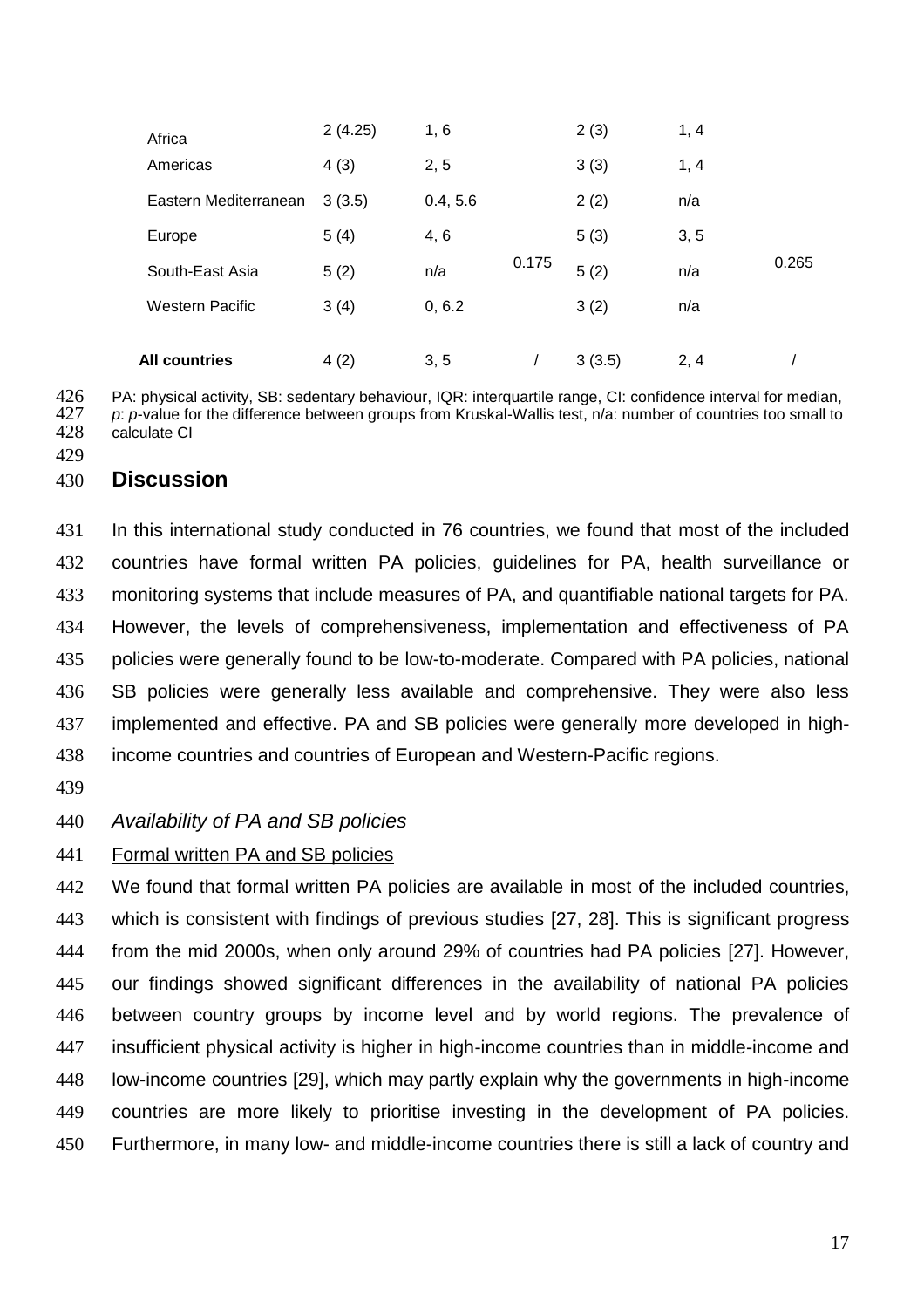context specific research on PA and health [30], which could be the reason for lower interest of policymakers to support the promotion of PA.

 Low availability of formal written PA policies and PA guidelines may be especially problematic for the Eastern Mediterranean region. In addition to a high prevalence of noncommunicable diseases [31], this region has one of the highest physical inactivity and obesity rates in the world [32]. The call to focus more on developing national PA policies and implementation plans in the Eastern Mediterranean region from several years ago [33], is still justified.

 The availability of SB policies was generally lower than the availability of PA policies. This finding is not surprising because public awareness of the potential adverse health outcomes of SB started to be systematically addressed no more than 20 years ago [6, 21]. Most evidence on SB policies and other determinants of SB comes from research conducted in high-income countries [6, 34]. Due to differences in socio-cultural, political, environmental, and legal factors, there is a need for context-specific research on SB policies [34]. More research on SB and associated policies is warranted, because such research may facilitate the development of national SB policies.

#### PA and SB guidelines

 Availability of national PA guidelines is a good indicator of national PA and SB policy, as it shows the government's intention to support the promotion of more PA and less SB. More effort needs to be put in the development of national SB guidelines, as they were less represented than PA guidelines. The low availability of SB guidelines might be because there is still an ongoing discussion within the research community on whether there is sufficient epidemiological evidence on the dose-response relationship between SB and health outcomes [35, 36]. Furthermore, we found that the difference between high-income and low- and lower-middle-income countries is particularly large in the availability of PA and SB guidelines. The fact that a large majority of low- and lower-middle-income countries 479 do not have national PA and SB guidelines is concerning from a public health perspective. Greater investment is needed in the development or adoption of PA and SB guidelines in low- and lower-middle-income countries, to support their promotion of more PA and less SB in the population.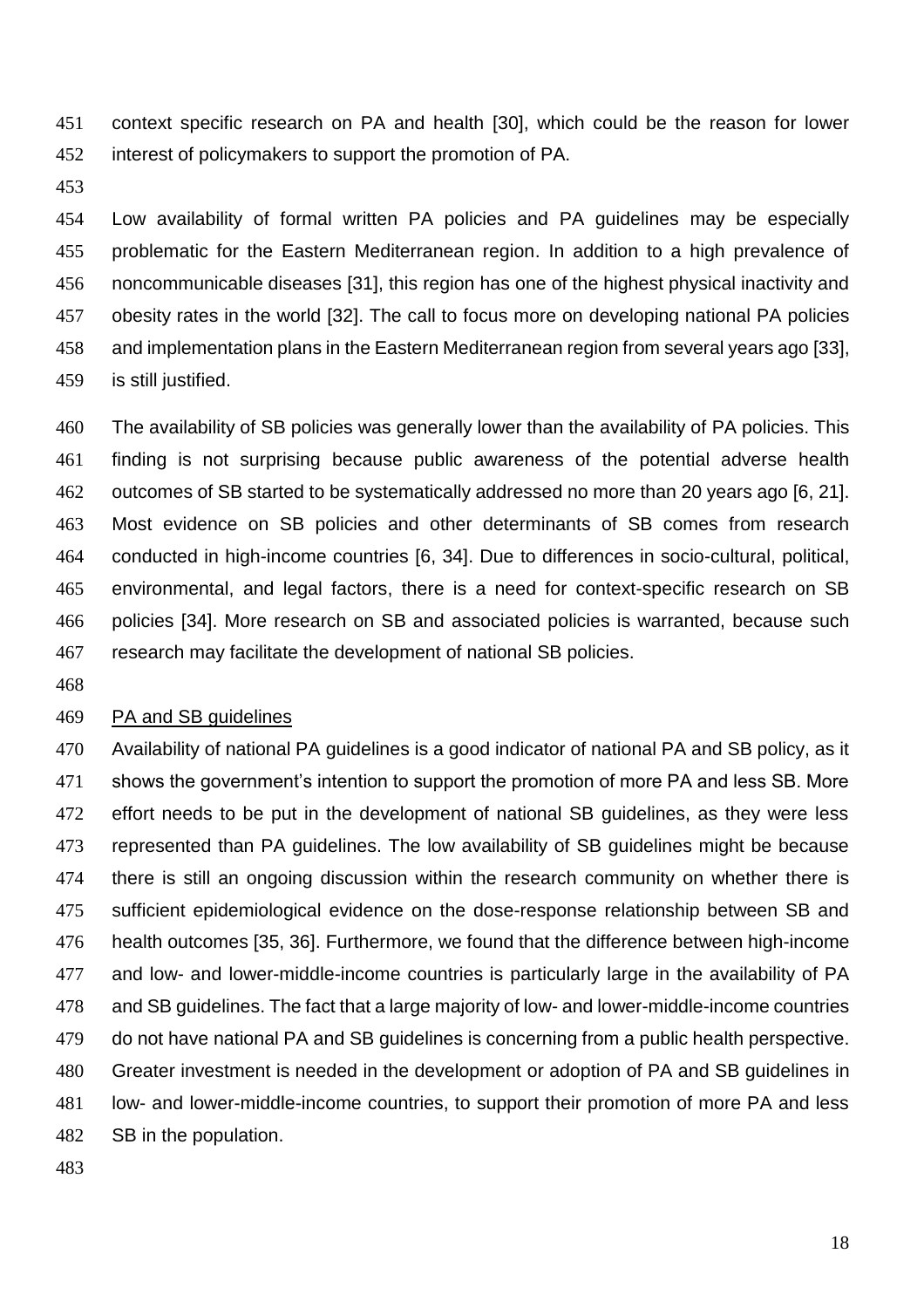Most of the included countries have specific PA guidelines for early years, children and young people, adults, and older adults, in accordance with the target groups in the WHO PA recommendations [37, 38]. We found that national guidelines for other, specific target groups were much less represented. The guiding principle for the implementation of the *Global Action Plan on Physical Activity 2018–2030* is proportional universality, which states that greatest efforts should be directed towards target populations that are the least active [17]. Countries should consider adopting the proportional universality principle in the development and implementation of their national PA guidelines. In accordance with this principle, specific PA and SB guidelines should be developed for pregnant women, people with disabilities, and people with chronic disease, as these population groups tend to be less active and more sedentary than the rest of the population [39-41]. These will likely feature in the updated WHO guidelines, which might facilitate their adoption in countries [42]. It should be acknowledged that the development of specific recommendations for people with disabilities and chronic diseases may be challenging, due to a large variety of different disabilities and diseases and the fact that the guidelines may need to be disability/disease-specific. The research base supporting the development of specific recommendations for people with disabilities and chronic diseases is also less well developed.

#### National targets for PA and SB

 Health policy experts agree that for successful national PA and SB policies it is essential to set quantifiable, comparable national targets [22, 43-45]. However, we found that such targets for PA are still not available in nearly half of countries, while only a few countries have such targets for SB. The WHO's "global" target of "a 15% relative reduction in the global prevalence of physical inactivity in adults and in adolescents by 2030" can only be achieved through the joint effort of all countries contributing to this common goal [17]. This target could be used as a basis for setting a national target for PA in a country that still does not have one, but it should be adapted to the country-specific context. Setting quantifiable targets for SB may be more challenging, because evidence on prevalence of SB and its trends is less developed.

#### National PA and SB surveillance/monitoring

 Health surveillance and monitoring have a key role in assessing the progress towards meeting PA and SB targets [46, 47]. There are still a large number of countries that do not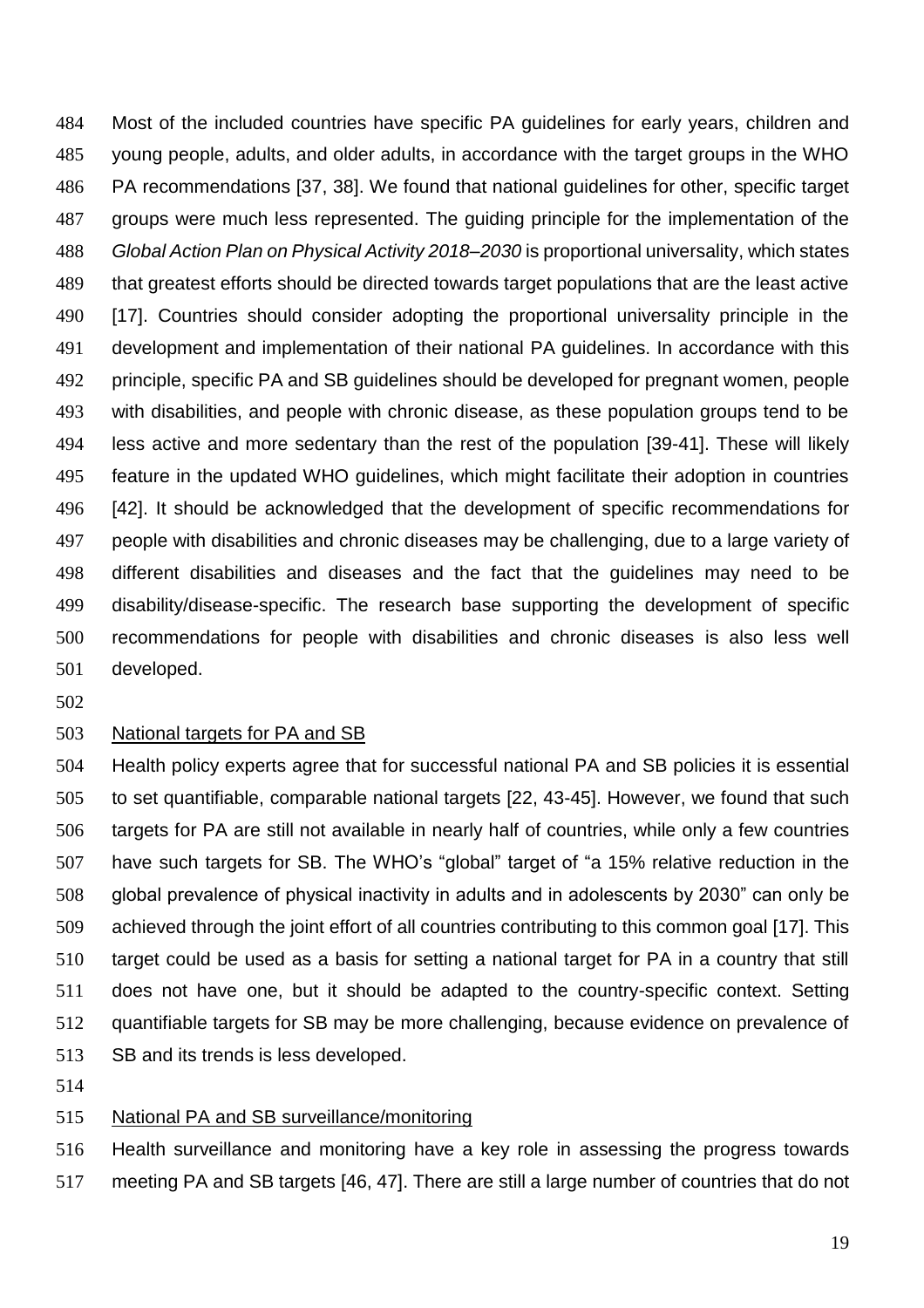have PA surveillance, particularly in the Eastern Mediterranean region. We also found that national surveillance of SB is less common than PA surveillance. This suggests that many national governments are still not committed to systematically tracking PA and SB in the 521 population, which means that they may not be able to assess their progress in relation to the WHO targets for 2030.

 Previous studies have suggested that comprehensive PA and SB surveillance systems are needed to provide a good evidence base for public health interventions and strategies [46, 47]. Our study provided data only on availability of national PA and SB surveillance. Future studies should explore the comprehensiveness of PA and SB surveillance systems, and how they conform to the principles of optimal PA and SB surveillance [47].

#### *Ministries/departments involved in the promotion of more PA and less SB*

 An approach that integrates policies across settings and sectors is crucial for successful PA promotion at the national level [21, 44, 48-51]. We found that in most of the included countries ministries/departments in several sectors are, at least notionally, involved in the promotion of more PA and less SB, which suggests that, in this regard, national approaches to PA and SB policy are heading in the right direction. A PA policy audit conducted in several European countries suggested that the sport, health, and education sectors were key drivers of PA policy, and that more opportunities for PA promotion should be created in other sectors [14]. In addition to the ministries/departments of sport, health, and education, in most of the included countries we also found that ministries/departments of recreation and leisure, research, transport, and urban/rural planning and design are engaged in the promotion of more PA and less SB. Despite these encouraging findings, facilitating engagement of ministries/departments across different sectors in PA promotion remains an important task for national governments. There is still ample space for improvement, particularly in the tourism, culture, environment, work and employment, and public finance sectors. Ideally, whole-of-system [17] and structural approaches [52] would be applied, to engage all relevant sectors and utilise knowledge from public health and social sciences. As outlined in the *Global Action Plan on Physical Activity 2018–2030*, a whole-of-system approach may be necessary to enable adequate policy investments in PA [17].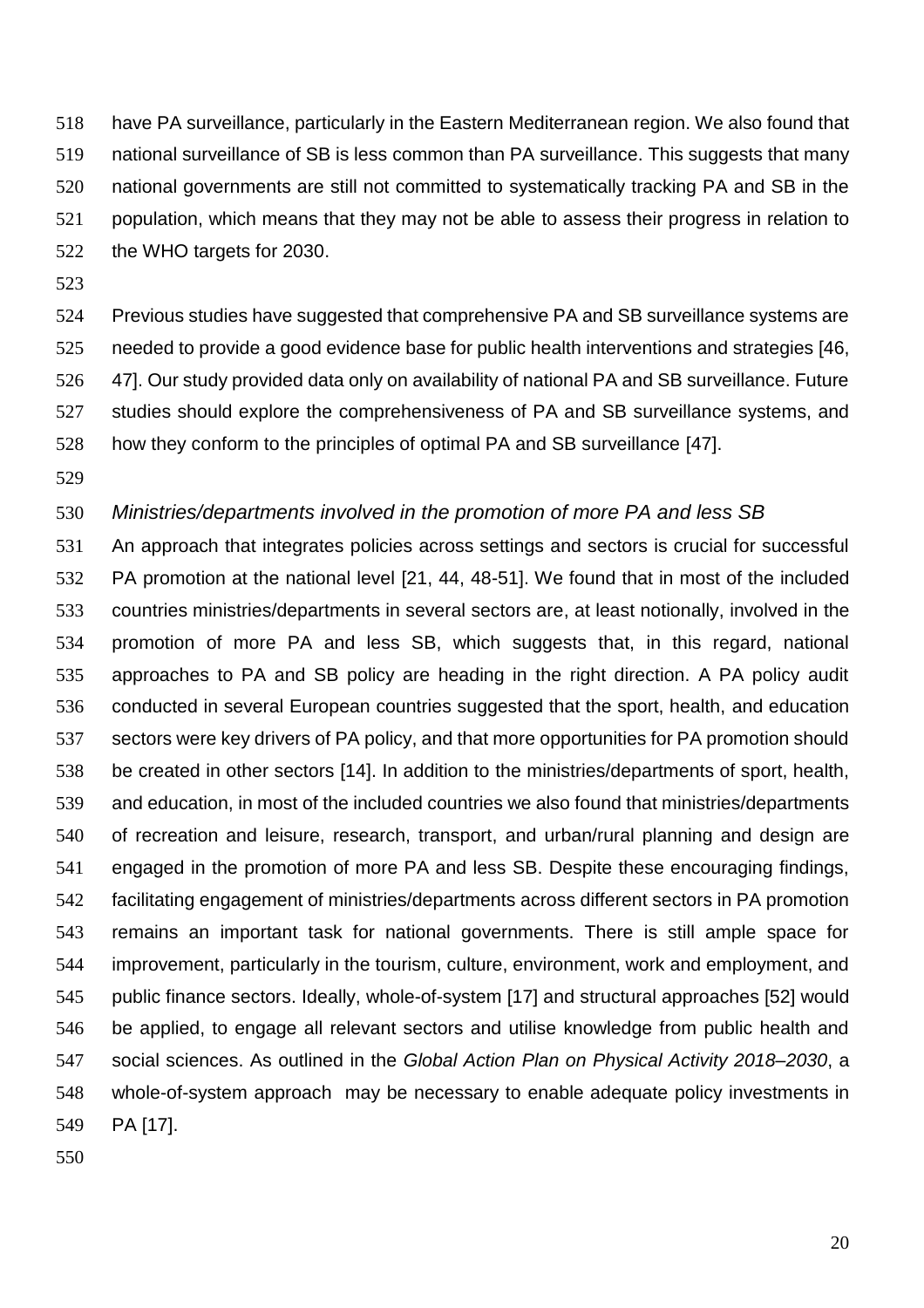#### *Comprehensiveness of PA and SB policies*

 Comprehensiveness is often regarded as a key determinant of successful policies on PA [49, 51, 53, 54]. Our findings suggest that in most of the included countries PA and SB policies are still not sufficiently comprehensive.

 In 2013, a review of PA-related policies advocated for an urgent response to the noncommunicable disease burden in low- and middle-income countries by developing comprehensive policies to increase PA [55]. The results of our study show that the level of comprehensiveness of PA policies is higher in countries with higher income level. In our sample, the level of comprehensiveness of PA policies was the lowest in the African and Eastern Mediterranean regions. It may be challenging to develop all necessary components of PA and SB policy within the available budget, particularly in low- and lower- middle-income countries, where government's spending on the prevention of non- communicable diseases is generally low, and where the prevention of infectious diseases is a competing priority [56, 57]. Limited funding should therefore be carefully distributed, to cover all the essential components of PA and SB policy. Low- and lower-middle-income countries and countries in the African and Eastern Mediterranean regions might benefit from greater support by international experts and organisations in the process of developing and refining their national PA and SB policies. Another option for some countries would be to consider implementing the WHO *Global Action Plan on Physical Activity 2018–2030* [17] and adapting their current PA policies accordingly. Governments, non-governmental organisations, academia, and other stakeholders involved in PA 572 promotion are invited to align their efforts towards achieving the targets outlined in the plan [17].

#### *Implementation of PA and SB policies*

 A recent study found that most countries implemented less than a half of the noncommunicable disease policies recommended by the WHO [58]. The study also found that the number of countries that adopted PA policies is relatively large, but that it dropped between 2015 and 2017. We found that in most of the included countries half or more of the statements from key national PA and SB policies have not been implemented. Policies can be effective only if they are implemented; hence national governments should invest in mechanisms that would ensure better implementation of their PA and SB policies.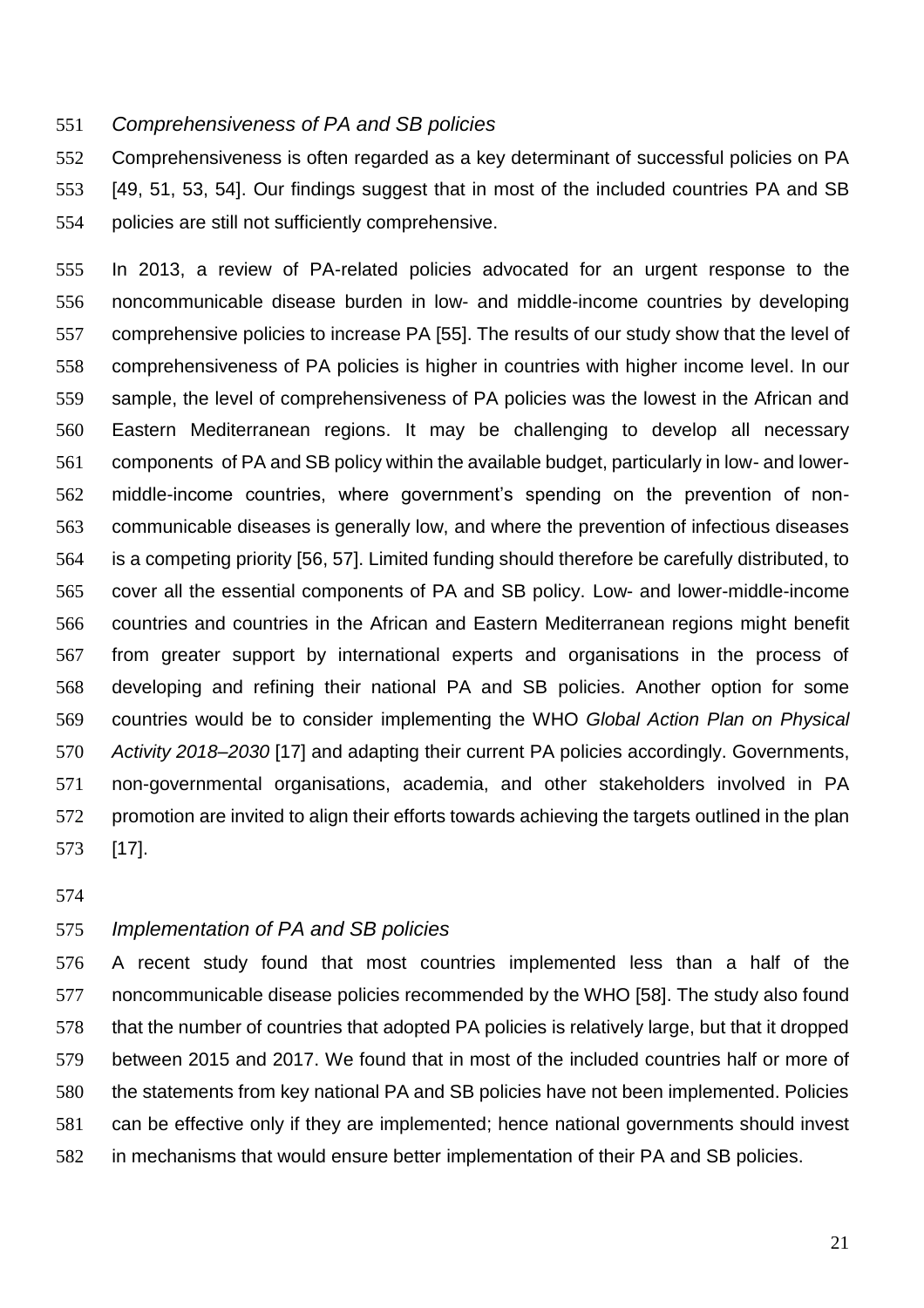Several previous studies from high-income countries reported a lack of: (i) PA policy implementation; (ii) monitoring/evaluation of policy implementation; and (iii) allocated resources for PA policy implementation [25, 44, 49, 59]. From our data, it seems that the situation in low- and lower-middle-income countries is even more challenging, probably because they have fewer available resources for implementation of PA and SB policies. Highly complex policy designs without clear, specific, feasible, timely, and budgeted, and trackable action/implementation plans may be a recipe for failure of policy implementation [60, 61]. Therefore, national governments should rely on evidence from implementation science and aim to establish more efficient systems for implementation of PA and SB policies. National governments should also invest in rigorous evaluation of different types of interventions, sharing lessons learnt, and scaling-up the successful ones [62]. For some national governments, especially in low and lower-middle-income countries, PA promotion may not be a priority at the national level, so developing and piloting smaller-scale interventions at the local level could be a way to start building context-specific evidence.

#### *Effectiveness of PA and SB policies*

 Effective PA and SB policies are necessary to increase PA and reduce SB in the population. Previous studies reported a lack of evidence on the effectiveness of PA policy [25, 63]. Our findings indicate that the effectiveness of national PA and SB policies in most of the included countries is low to moderate. Timely modification of PA and SB policies is of utmost importance, if they prove to be ineffective. Although this may be a challenging task, countries should invest in establishing efficient and sustainable systems to evaluate national PA and SB policies, and use the gathered data to continuously improve the effectiveness of the policies.

### **Strengths and limitations of the study**

 Strengths of this study include: (i) a large sample of countries from all world regions; (ii) separate analyses of PA and SB policies; and (iii) analyses of availability, comprehensiveness, implementation, and effectiveness of the policies.

 This study was also subject to some limitations. First, not all the elements of a comprehensive analysis of PA and SB policy could be asked about, because we did not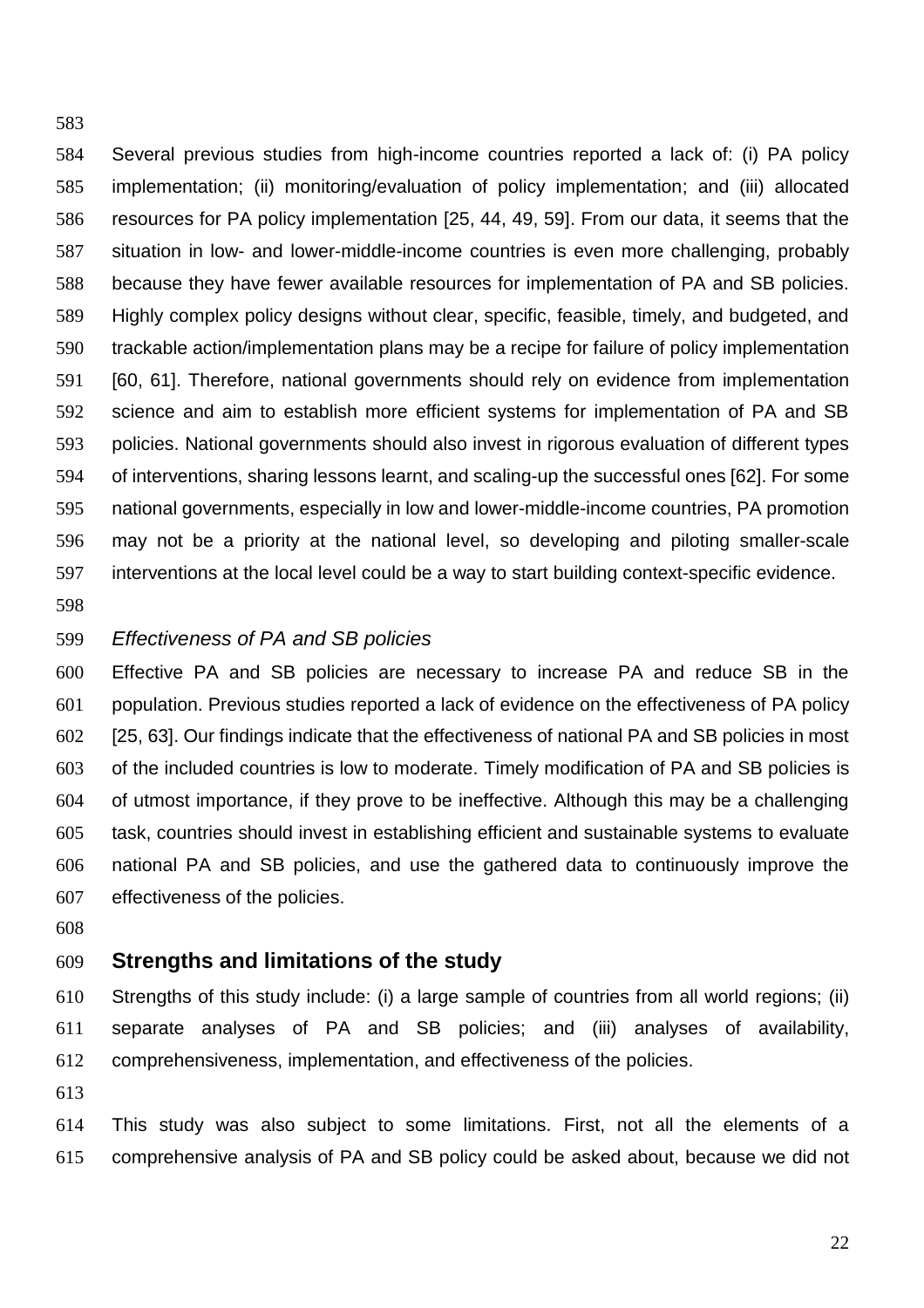want to overburden our Country Contacts. For the same reason, we could not collect detailed data on all of the analysed policy elements. Second, the way policies are designed and implemented may vary depending on the political system, culture, and institutional settings in a given country [64]. Despite detailed explanations that we provided in our survey, it might be that some questions were not equally applicable to all country contexts. Third, the data were provided by GoPA! Country Contacts. It may be that some of them did not have access to all relevant data on PA and SB policies in their countries. Fourth, not all invited Country Contacts responded to the survey, which may have led to selection bias and reduced generalisability of the results. Finally, in the African and South-East Asian regions we had relatively small sample sizes, compared with other regions. This was mainly due to a lack of internationally visible PA and public health experts in some countries who we could recruit as Country Contacts.

#### **Conclusion**

 This study found that most of the included countries have formal written PA policies, guidelines for PA, quantifiable national targets for PA, and a health surveillance or monitoring system that includes measures of PA. However, the levels of comprehensiveness, implementation and effectiveness of these policies are generally low- to-moderate. Compared with PA policies, national SB policies are less available, comprehensive, implemented, and effective. Both PA and SB policies are more developed in high-income countries, compared with low- and lower-middle-income countries, and in countries of the European and Western-Pacific regions, compared with other world regions.

 Future studies should aim to include more countries from the African and Eastern Mediterranean regions, and analyse elements of a comprehensive analysis of PA and SB policy [21] that were not covered in this study, such as country-specific policy contexts, political will, unwritten formal statements, and informal policies. The area would also benefit from a detailed analysis of all stages of the policy cycle and policies in specific sectors.

 To conclude, the findings of this study indicate that more investment is needed in the development and implementation of comprehensive and effective PA and SB policies, particularly in low- and lower-middle-income countries.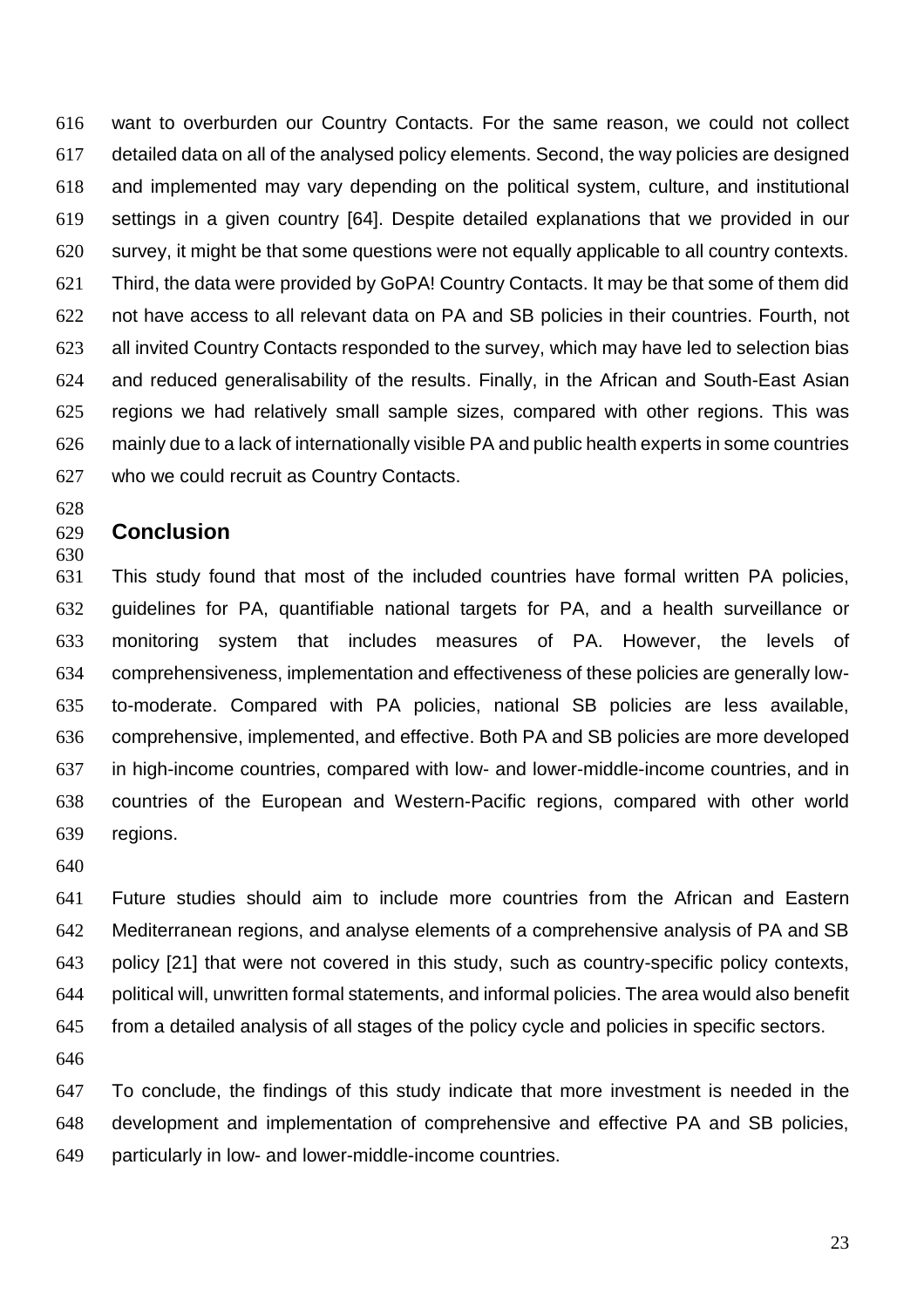### **Additional files**

- Additional file 1 *GoPA! Policy Inventory, version 3.0*
- Additional file 2 Percentage of countries with targets for PA and SB, by income level and world regions
- Additional file 3 Percentage of countries conducting PA and SB
- surveillance/monitoring, by income level and world region
- Additional file 4 Percentage of national ministries or departments involved in promotion
- of more PA and/or less SB
- 

### **Abbreviations:**

661<br>662

- CAPPA: Comprehensive Analysis of Policy on Physical Activity; CI: Confidence Intervals; GoPA!: Global Observatory for Physical Activity; PA: Physical activity; SB: Sedentary behaviour; WHO:
- World Health Organization
- 

### **Declarations**

#### **Ethics approval and consent to participate**

- The ethics approval was obtained from the Victoria University Human
- Research Ethics Committee (ref: HRE19-057). Participation in the study was voluntary, and all participants provided informed consent before responding to survey questions.
- 

### **Consent for publication**

- Not applicable
- 

### **Availability of data and materials**

- Summary results are available in Figures, Tables and Additional files. Raw data can be obtained from the corresponding author upon a reasonable request.
- 

### **Competing interests**

- The authors declare that they have no competing interests.
- 
- **Funding**
- Not applicable

#### **Authors' contributions**

- BKP, ZP, ARV, and MP conceived the idea for the study. BKP, ARV, and ZP contacted Country Contacts for data collection. BKP conducted data analysis. ZP provided support in conducting data analysis. BKP drafted the initial manuscript. ZP, ARV, MP, KM, AB, and SJHB contributed to writing the manuscript. All authors read and approved the final manuscript.
- 

## **Acknowledgements**

- We are very grateful to GoPA! Country Contacts without whom this research would not be possible. This article is a part of the PhD project of the first author, BKP, supervised by KM, SJHB, and ZP (principal supervisor).
- 
- 
- 

### **References**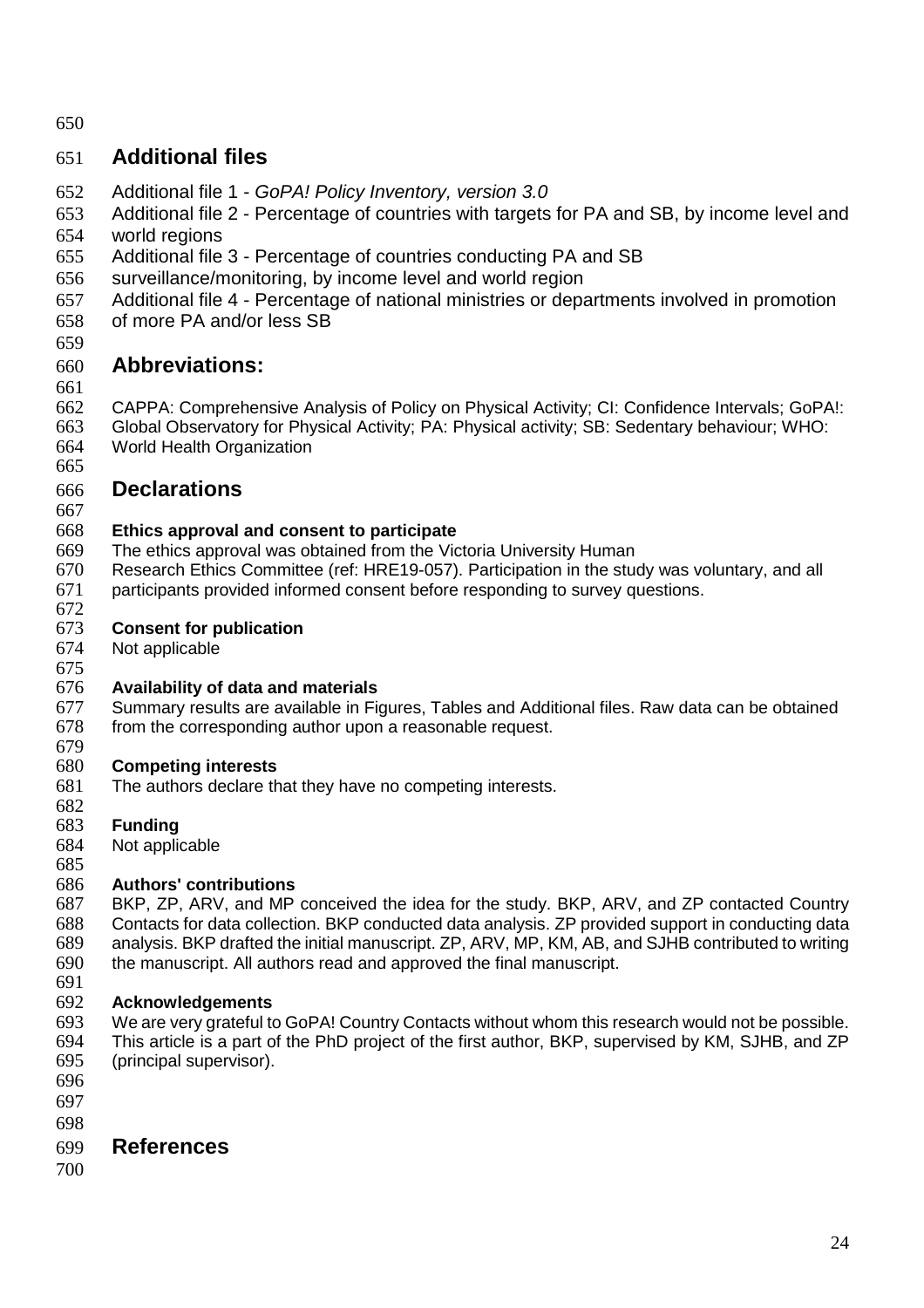| 701 |     |                                                                                                |
|-----|-----|------------------------------------------------------------------------------------------------|
| 702 | 1.  | Lee, I.-M., et al., <i>Effect of physical inactivity on major non-communicable diseases</i>    |
| 703 |     | worldwide: an analysis of burden of disease and life expectancy. The Lancet, 2012.             |
| 704 |     | 380(9838): p. 219-229.                                                                         |
| 705 | 2.  | Patterson, R., et al., Sedentary behaviour and risk of all-cause, cardiovascular and cancer    |
| 706 |     | mortality, and incident type 2 diabetes: a systematic review and dose response meta-           |
| 707 |     | analysis. Eur J Epidemiol, 2018. 33(9): p. 811-829.                                            |
| 708 | 3.  | World Health Organization, Ten years in public health 2007-2017, Report by Dr.                 |
| 709 |     | Margaret Chan, director general. 2017, WHO: Geneva.                                            |
| 710 | 4.  | González, K., J. Fuentes, and J.L. Márquez, Physical inactivity, sedentary behavior and        |
| 711 |     | chronic diseases. Korean journal of family medicine, 2017. 38(3): p. 111-115.                  |
| 712 | 5.  |                                                                                                |
|     |     | Ding, D., et al., The economic burden of physical inactivity: a global analysis of major       |
| 713 |     | non-communicable diseases. The Lancet, 2016. 388(10051): p. 1311-1324.                         |
| 714 | 6.  | Klepac Pogrmilovic, B., et al., A global systematic scoping review of studies analysing        |
| 715 |     | indicators, development, and content of national-level physical activity and sedentary         |
| 716 |     | behaviour policies. Int J Behav Nut Phys Act, 2018. 15(123).                                   |
| 717 | 7.  | Kohl 3rd, H.W., et al., The pandemic of physical inactivity: global action for public health.  |
| 718 |     | The Lancet, 2012. 380(9838): p. 294-305.                                                       |
| 719 | 8.  | Schmid, T., M. Pratt, and L. Witmer, A Framework for Physical Activity Policy Research.        |
| 720 |     | J Phys Act Health, 2006. 3(Suppl 1): p. S20-29.                                                |
| 721 | 9.  | Rütten, A., et al., Three types of scientific evidence to inform physical activity policy:     |
| 722 |     | results from a comparative scoping review. Int J Public Health, 2016. 61(5): p. 553-563.       |
| 723 | 10. | Walt, G., Policy Analysis: An Approach, in Health policy and systems development: An           |
| 724 |     | agenda for research, K. Janovsky, Editor. 1996, World Health Organization: Geneva. p.          |
| 725 |     | 225-242.                                                                                       |
| 726 | 11. | Walt, G. and L. Gilson, Reforming the health sector in developing countries: the central       |
| 727 |     | role of policy analysis. Health Policy Plan, 1994. 9(4): p. 353-370.                           |
| 728 | 12. | Buse, K., et al., How can the analysis of power and process in policy-making improve           |
| 729 |     | health outcomes? World Hosp Health Serv, 2009. 45(1): p. 4-8.                                  |
| 730 | 13. | Buse, K., N. Mays, and G. Walt, Understanding public health - Making health policy.            |
| 731 |     | 2005, London: Open University Press.                                                           |
| 732 | 14. | Bull, F., et al., Turning the tide: national policy approaches to increasing physical activity |
| 733 |     | in seven European countries. Br J Sports Med, 2014. 49(11): p. 749-756.                        |
| 734 | 15. | Quade, E.S. and G.M. Carter, Analysis for public decisions. 1989, Cambridge,                   |
| 735 |     | Massachusetts: MIT Press.                                                                      |
| 736 | 16. | Althaus, C., P. Bridgman, and G. Davis, The Australian policy handbook. 2013,                  |
| 737 |     | Melbourne: Allen & Unwin.                                                                      |
| 738 | 17. | World Health Organization, Global action plan on physical activity 2018-2030: more             |
| 739 |     | active people for a healthier world. 2018, World Health Organization: Geneva.                  |
| 740 | 18. | Ramirez Varela, A., et al., Worldwide Surveillance, Policy and Research on Physical            |
| 741 |     | Activity and Health: The Global Observatory for Physical Activity. J Phys Act Health,          |
| 742 |     |                                                                                                |
|     |     | 2017. 14(9): p. 701-709.                                                                       |
| 743 | 19. | Ramirez Varela, A., et al., Worldwide use of the first set of physical activity Country        |
| 744 |     | Cards: The Global Observatory for Physical Activity-GoPA! Int J Behav Nutr Phys Act,           |
| 745 |     | 2018. 15(29).                                                                                  |
| 746 | 20. | Ramirez Varela, A., et al., 1st Physical Activity Almanac: The Global Observatory for          |
| 747 |     | Physical Activity - GoPA. 2016, The Global Observatory for Physical Activity:                  |
| 748 |     | https://indd.adobe.com/view/f8d2c921-4daf-4c96-9eaf-b8fb2c4de615.                              |
| 749 | 21. | Klepac Pogrmilovic, B., et al., The development of the Comprehensive Analysis of Policy        |
| 750 |     | on Physical Activity (CAPPA) framework. Int J Behav Nutr Phys Act, 2019. 60(16).               |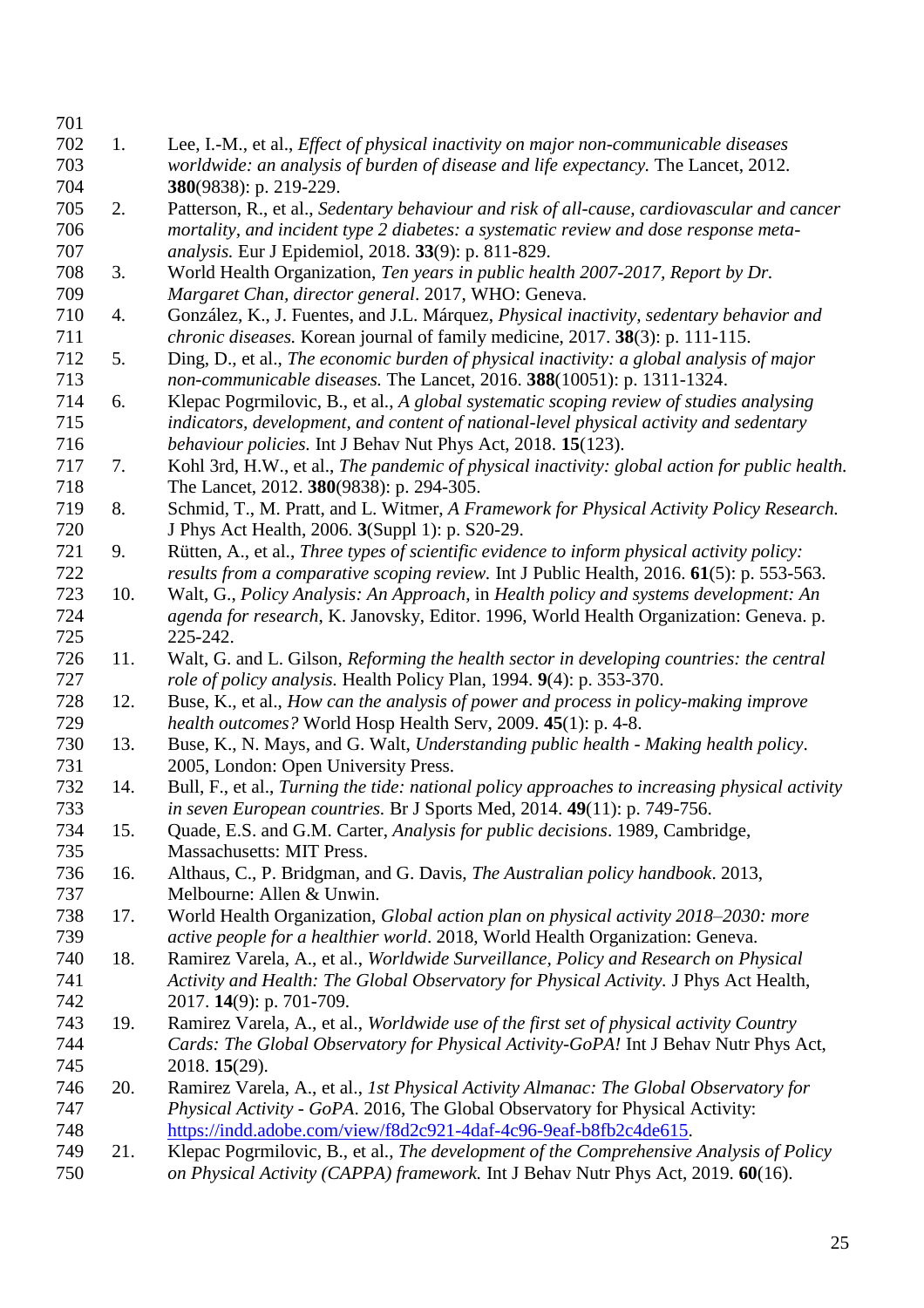- 22. Bull, F., K. Milton, and S. Kahlmeier, *Health-enhancing physical activity (HEPA) policy audit tool (PAT) - Version 2*. 2015, World Health Organization, Regional Office for Europe: Copenhagen. 23. Council of the European Union, *Council recommendation on promoting health-enhancing physical activity across sectors*, in *Interinstitutional File: 2013/0291 (NLE)*. 2013: Brussels. 24. World Bank. *World bank list of economies*. 2019 [cited 2020 02.02.]; Available from: [https://datahelpdesk.worldbank.org/knowledgebase/articles/906519-world-bank-country-](https://datahelpdesk.worldbank.org/knowledgebase/articles/906519-world-bank-country-and-lending-groups) [and-lending-groups.](https://datahelpdesk.worldbank.org/knowledgebase/articles/906519-world-bank-country-and-lending-groups) 25. Tremblay, M., et al., *Global Matrix 2.0: Report Card Grades on the Physical Activity of Children and Youth Comparing 38 Countries.* J Phys Act Health, 2016. **13**(11 Suppl 2): p. S343-366. 26. Tremblay, M., et al., *Physical activity of children: a global matrix of grades comparing 15 countries.* J Phys Act Health, 2014. **11**(Suppl 1): p. S113-25. 27. Sallis, J., et al., *Progress in physical activity over the Olympic quadrennium.* The Lancet, 2016. **388**(10051): p. 1325-1336. 28. World Health Organization, *Assessing national capacity for the prevention and control of noncommunicable diseases. Report of the 2015 global survey*. 2016, World Health Organization: Geneva. 29. Guthold, R., et al., *Worldwide trends in insufficient physical activity from 2001 to 2016: a pooled analysis of 358 population-based surveys with 1· 9 million participants.* The Lancet Global Health, 2018. **6**(10): p. e1077-e1086. 30. Vancampfort, D., et al., *Chronic physical conditions, multimorbidity and physical activity across 46 low-and middle-income countries.* Int J Behav Nutr Phys Act, 2017. **14**(1): p. 6. 31. World Health Organization. *Noncommunicable diseases-Burden of noncommunicable diseases in the Eastern Mediterranean Region*. 2020 [cited 2020 04.05]; Available from: [http://www.emro.who.int/noncommunicable-diseases/publications/burden-of](http://www.emro.who.int/noncommunicable-diseases/publications/burden-of-noncommunicable-diseases-in-the-eastern-mediterranean-region.html)[noncommunicable-diseases-in-the-eastern-mediterranean-region.html.](http://www.emro.who.int/noncommunicable-diseases/publications/burden-of-noncommunicable-diseases-in-the-eastern-mediterranean-region.html)<br>779 32. Kulhánová, I., et al., *Proportion of cancers attributable to major lifest*  32. Kulhánová, I., et al., *Proportion of cancers attributable to major lifestyle and environmental risk factors in the Eastern Mediterranean region.* Int J Cancer, 2020. **146**(3): p. 646-656. 33. World Health Organization, *Promoting physical activity in the Eastern Mediterranean Region through a life-course approach*. 2014, World Health Organization, Regional Office for the Eastern Mediterranean: Cairo. 34. Koyanagi, A., B. Stubbs, and D. Vancampfort, *Correlates of sedentary behavior in the general population: A cross-sectional study using nationally representative data from six low-and middle-income countries.* PloS one, 2018. **13**(8). 35. Stamatakis, E., et al., *Is the time right for quantitative public health guidelines on sitting? A narrative review of sedentary behaviour research paradigms and findings.* Br J Sports Med, 2019. **53**(6): p. 377-382. 36. Chaput, J.-P., T. Olds, and M.S. Tremblay, *Public health guidelines on sedentary behaviour are important and needed: a provisional benchmark is better than no benchmark at all.* Br J Sports Med, 2020. **54**(5): p. 308-309. 37. World Health Organization, *Global Recommendations on Physical Activity for Health*. 2010, World Health Organization: Geneva. 38. World Health Organisation, *Guidelines on physical activity, sedentary behaviour and sleep for children under 5 years of age*. 2019, WHO: Geneva. 39. Barker, J., et al., *Physical activity of UK adults with chronic disease: cross-sectional analysis of accelerometer-measured physical activity in 96 706 UK Biobank participants.*
- Int J Epidemiol, 2019. **48**(4): p. 1167-1174.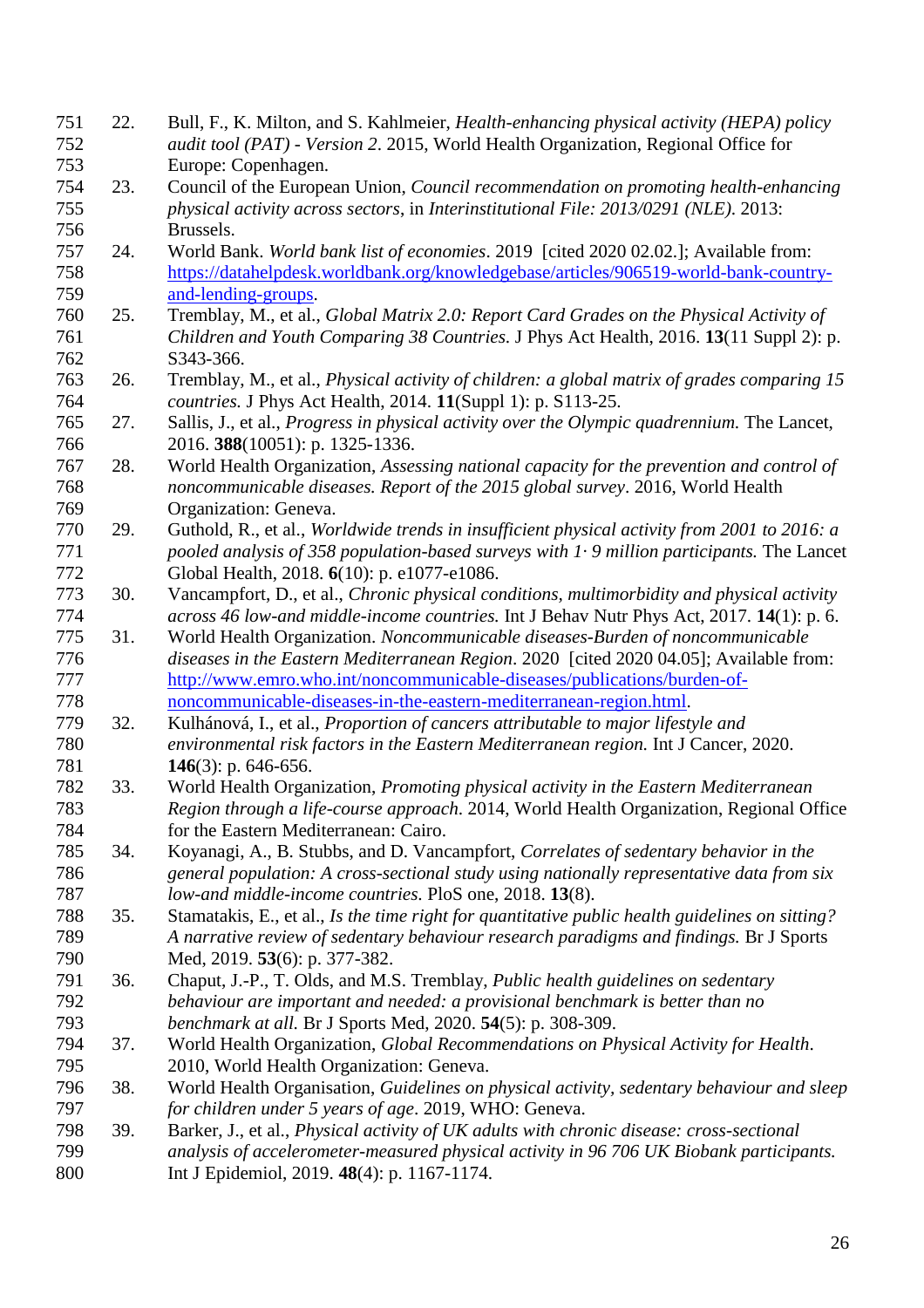40. de Hollander, E.L. and K.I. Proper, *Physical activity levels of adults with various physical disabilities.* Prev Med Rep, 2018. **10**: p. 370-376. 41. Evenson, K.R., et al., *Guidelines for physical activity during pregnancy: comparisons from around the world.* Am J Lifestyle Med, 2014. **8**(2): p. 102-121. 42. World Health Organisation. *WHO Guidelines on physical activity and sedentary behaviour for children and adolescents, adults and older adults, Draft for consultation*. 2020 [cited 2020 17.06]; Available from: [https://www.who.int/docs/default-source/physical-](https://www.who.int/docs/default-source/physical-activity/call-for-consultation/draft-guideline-on-physical-activity-and-sedentray-behaviour.pdf?sfvrsn=ddf523d5_4) [activity/call-for-consultation/draft-guideline-on-physical-activity-and-sedentray](https://www.who.int/docs/default-source/physical-activity/call-for-consultation/draft-guideline-on-physical-activity-and-sedentray-behaviour.pdf?sfvrsn=ddf523d5_4)[behaviour.pdf?sfvrsn=ddf523d5\\_4.](https://www.who.int/docs/default-source/physical-activity/call-for-consultation/draft-guideline-on-physical-activity-and-sedentray-behaviour.pdf?sfvrsn=ddf523d5_4) 43. Christiansen, N., S. Kahlmeier, and F. Racioppi, *Sport promotion policies in the European Union: results of a contents analysis.* Scand J Med Sci Sports, 2014. **24**(2): p. 428-438. 44. Daugbjerg, S.B., et al., *Promotion of physical activity in the European region: content analysis of 27 national policy documents.* J Phys Act Health, 2009. **6**(6): p. 805-817. 45. World Health Organization, *A guide for population-based approaches to increasing levels of physical activity*. 2007, World Health Organization: Geneva, Switzerland. 46. Bauman, A. and Ž. Pedišić, *Physical activity surveillance*, in *Getting Australia Active III. A systems approach to physical activity for policy makers*, B. Bellew, et al., Editors. 2020, The Australian Prevention Partnership Centre and The University of Sydney: Sydney. 47. Bauman, A., Z. Pedisic, and K. Bragg, *Objective measurement in physical activity surveillance: present role and future potential*, in *The objective monitoring of physical activity: Contributions of accelerometry to epidemiology, exercise science and rehabilitation*, R. Shephard and C. Tudor-Locke, Editors. 2016, Springer: New York. p. 347-367. 48. Bellew, B., et al., *Public policy actions needed to promote physical activity.* Curr Cardiovasc Risk Rep, 2011. **5**(4): p. 340-349. 49. Bellew, B., et al., *The rise and fall of Australian physical activity policy 1996–2006: a national review framed in an international context.* Aust New Zealand Health Policy, 2008. **5**(18). 50. Klepac Pogrmilovic, B., et al., *A systematic review of instruments for the analysis of national-level physical activity and sedentary behaviour policies.* Health Res Policy Syst, 2019. **17**(86). 51. World Health Organization, *Steps to Health. A European Framework to Promote Physical Activity for Health*. 2007, WHO Regional Office for Europe: Copenhagen, Denmark. 52. Yang, J.S., H.M. Mamudu, and R. John, *Incorporating a structural approach to reducing the burden of non-communicable diseases.* Glob Health, 2018. **14**(1): p. 66. 53. World Health Organization, *Diet, nutrition and the prevention of chronic diseases, Report of a Joint WHO/FAO Expert Consultation*. 2003, World Health Organization: Geneva. 54. Bull, F., et al., *Developments in National Physical Activity Policy: an international review and recommendations towards better practice.* J Sci Med Sport, 2004. **7**(1): p. 93-104. 55. Lachat, C., et al., *Diet and Physical Activity for the Prevention of Noncommunicable Diseases in Low- and Middle-Income Countries: A Systematic Policy Review.* PLoS Med, 2013. **10**(6). 56. World Health Organization, *Global spending on health: a world in transition*. 2019, World Health Organization: Geneva. 57. Essue, B.M. and L. Kapiriri, *The unfunded priorities: an evaluation of priority setting for noncommunicable disease control in Uganda.* Glob Health, 2018. **14**(1): p. 22. 58. Allen, L.N., et al., *Implementation of non-communicable disease policies: a geopolitical analysis of 151 countries.* The Lancet Global Health, 2020. **8**(1): p. e50-e58. 59. Schranz, N.K., et al., *Results from Australia's 2016 Report Card on Physical Activity for Children and Youth.* J Phys Act Health, 2016. **13**(11 Suppl 2): p. S87-94.